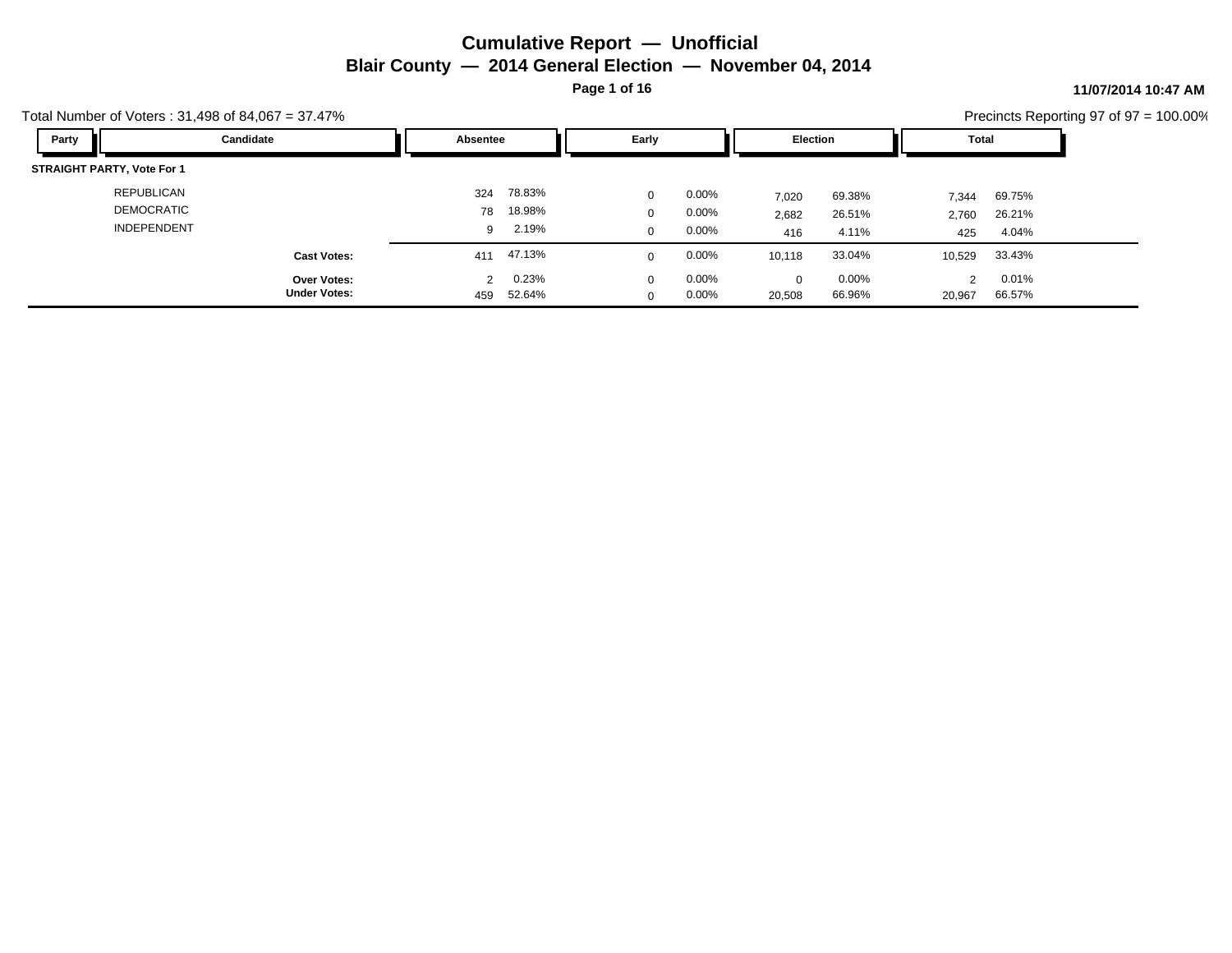**Page 2 of 16**

**11/07/2014 10:47 AM**

Precincts Reporting 97 of 97 = 100.00%

| Party      | Candidate                                    | Absentee    |        | Early       |          | Election       |          | <b>Total</b>   |        |
|------------|----------------------------------------------|-------------|--------|-------------|----------|----------------|----------|----------------|--------|
|            | GOVERNOR AND LIEUTENANT GOVERNOR, Vote For 1 |             |        |             |          |                |          |                |        |
| <b>REP</b> | TOM CORBETT JIM CAWLEY                       | 508         | 59.62% | $\mathbf 0$ | 0.00%    | 17,209         | 57.82%   | 17,717         | 57.87% |
| <b>DEM</b> | TOM WOLF MIKE STACK                          | 341         | 40.02% | $\mathsf 0$ | 0.00%    | 12,459         | 41.86%   | 12,800         | 41.81% |
|            | CHARLES R CULBERTSON (W)                     | $\mathbf 0$ | 0.00%  | $\mathsf 0$ | 0.00%    | $\overline{2}$ | 0.01%    | $\overline{2}$ | 0.01%  |
|            | LARRY BARRONER (W)                           | $\Omega$    | 0.00%  | $\mathbf 0$ | 0.00%    | $\overline{1}$ | 0.00%    | $\overline{1}$ | 0.00%  |
|            | <b>GEORGE BIVENS (W)</b>                     | $\mathbf 0$ | 0.00%  | 0           | 0.00%    | $\mathbf{1}$   | 0.00%    | $\overline{1}$ | 0.00%  |
|            | ANDREW BROWN (W)                             | $\Omega$    | 0.00%  | $\mathbf 0$ | 0.00%    | $\mathbf{1}$   | 0.00%    | $\overline{1}$ | 0.00%  |
|            | CHARLIE BROWN (W)                            | $\Omega$    | 0.00%  | $\mathbf 0$ | 0.00%    | $\mathbf{1}$   | 0.00%    | $\mathbf{1}$   | 0.00%  |
|            | JAMES BUTLER (W)                             | $\Omega$    | 0.00%  | $\Omega$    | $0.00\%$ | $\mathbf{1}$   | 0.00%    | $\overline{1}$ | 0.00%  |
|            | RACHELLE CIVILS (W)                          | $\mathbf 0$ | 0.00%  | $\mathbf 0$ | 0.00%    | $\mathbf{1}$   | 0.00%    | $\overline{1}$ | 0.00%  |
|            | DOUGLAS CLAYCOMB (W)                         | $\Omega$    | 0.00%  | $\mathsf 0$ | 0.00%    | $\mathbf{1}$   | 0.00%    | $\mathbf{1}$   | 0.00%  |
|            | MITCHELL COOPER (W)                          | $\Omega$    | 0.00%  | $\mathbf 0$ | 0.00%    | $\mathbf{1}$   | 0.00%    | $\overline{1}$ | 0.00%  |
|            | TOM CORREBTT (W)                             | $\mathbf 0$ | 0.00%  | $\mathbf 0$ | 0.00%    | $\mathbf{1}$   | 0.00%    | $\overline{1}$ | 0.00%  |
|            | <b>JOSEPH EBERHART (W)</b>                   | $\Omega$    | 0.00%  | $\mathsf 0$ | 0.00%    | $\mathbf{1}$   | 0.00%    | $\overline{1}$ | 0.00%  |
|            | JOSEPH EBERSOLE (W)                          | $\Omega$    | 0.00%  | $\mathbf 0$ | 0.00%    | $\mathbf{1}$   | 0.00%    | $\overline{1}$ | 0.00%  |
|            | GARY ECHARD (W)                              | $\mathbf 0$ | 0.00%  | $\mathbf 0$ | 0.00%    | $\mathbf{1}$   | 0.00%    | $\overline{1}$ | 0.00%  |
|            | PAUL ERB (W)                                 | $\Omega$    | 0.00%  | $\mathsf 0$ | 0.00%    | $\mathbf{1}$   | 0.00%    | $\overline{1}$ | 0.00%  |
|            | KEN KRAWCHUK HENRY HALLER (W)                | $\Omega$    | 0.00%  | $\mathbf 0$ | 0.00%    | 4              | 0.01%    | $\overline{4}$ | 0.01%  |
|            | HERB JORDON (W)                              | $\Omega$    | 0.00%  | $\mathbf 0$ | 0.00%    | $\mathbf{1}$   | 0.00%    | $\overline{1}$ | 0.00%  |
|            | <b>BRENT EVERHART (W)</b>                    | $\Omega$    | 0.00%  | $\mathbf 0$ | 0.00%    | $\mathbf{1}$   | 0.00%    | $\mathbf{1}$   | 0.00%  |
|            | <b>GERALD FANELLI (W)</b>                    | $\Omega$    | 0.00%  | $\mathsf 0$ | 0.00%    | $\overline{1}$ | 0.00%    | $\overline{1}$ | 0.00%  |
|            | PATRICK J FANELLI (W)                        | $\Omega$    | 0.00%  | 0           | 0.00%    | $\mathbf{1}$   | 0.00%    | $\overline{1}$ | 0.00%  |
|            | RANDY FEATHERS (W)                           | $\Omega$    | 0.00%  | $\mathsf 0$ | 0.00%    | $\mathbf{1}$   | 0.00%    | $\overline{1}$ | 0.00%  |
|            | RICHARD FISHER (W)                           | $\Omega$    | 0.00%  | $\mathbf 0$ | 0.00%    | $\mathbf{1}$   | 0.00%    | $\overline{1}$ | 0.00%  |
|            | TOM FRIES (W)                                | $\Omega$    | 0.00%  | $\mathbf 0$ | 0.00%    | $\mathbf{1}$   | 0.00%    | $\overline{1}$ | 0.00%  |
|            | MICHELE GARMAN (W)                           | $\Omega$    | 0.00%  | $\mathbf 0$ | 0.00%    | $\mathbf{1}$   | 0.00%    | $\overline{1}$ | 0.00%  |
|            | PAUL GOOD (W)                                | $\mathbf 0$ | 0.00%  | $\mathbf 0$ | 0.00%    | $\mathbf{1}$   | 0.00%    | $\overline{1}$ | 0.00%  |
|            | TROY HANNA (W)                               | $\Omega$    | 0.00%  | $\mathbf 0$ | 0.00%    | $\mathbf{1}$   | 0.00%    | $\overline{1}$ | 0.00%  |
|            | LARRY HOFFMAN (W)                            | $\Omega$    | 0.00%  | 0           | $0.00\%$ | $\overline{1}$ | 0.00%    | $\overline{1}$ | 0.00%  |
|            | CHRIS HOLES (W)                              | $\mathbf 0$ | 0.00%  | $\mathbf 0$ | 0.00%    | $\mathbf{1}$   | 0.00%    | $\overline{1}$ | 0.00%  |
|            | SPENCER HOLMBERG (W)                         | $\Omega$    | 0.00%  | $\mathbf 0$ | 0.00%    | $\mathbf{1}$   | 0.00%    | $\overline{1}$ | 0.00%  |
|            | ZELLA HOOK (W)                               | $\Omega$    | 0.00%  | $\mathbf 0$ | 0.00%    | $\overline{1}$ | 0.00%    | $\overline{1}$ | 0.00%  |
|            | <b>BOB HOUSEMAN (W)</b>                      | $\Omega$    | 0.00%  | $\mathsf 0$ | 0.00%    | $\mathbf{1}$   | $0.00\%$ | $\overline{1}$ | 0.00%  |
|            | JERRY STERN (W)                              | $\Omega$    | 0.00%  | $\mathbf 0$ | 0.00%    | $\overline{7}$ | 0.02%    | $\overline{7}$ | 0.02%  |
|            | <b>KEN KRAWCHUCK (W)</b>                     | $\mathbf 0$ | 0.00%  | $\mathbf 0$ | 0.00%    | 16             | 0.05%    | 16             | 0.05%  |
|            | <b>ROGER JOHNSTON (W)</b>                    | $\Omega$    | 0.00%  | $\mathsf 0$ | 0.00%    | $\mathbf{1}$   | 0.00%    | $\overline{1}$ | 0.00%  |
|            | ROBERT JUBILIER (W)                          | $\Omega$    | 0.00%  | $\mathbf 0$ | 0.00%    | $\mathbf{1}$   | 0.00%    | $\mathbf{1}$   | 0.00%  |
|            | <b>CRIANNE KELLEY (W)</b>                    | $\mathbf 0$ | 0.00%  | $\mathbf 0$ | 0.00%    | $\mathbf{1}$   | 0.00%    | $\overline{1}$ | 0.00%  |
|            | JIM LAHEY (W)                                | $\Omega$    | 0.00%  | $\mathsf 0$ | 0.00%    | $\mathbf{1}$   | 0.00%    | $\overline{1}$ | 0.00%  |
|            | TOM LINEAWEAVER (W)                          | $\Omega$    | 0.00%  | 0           | 0.00%    | $\overline{2}$ | 0.01%    | 2              | 0.01%  |
|            | <b>JASON LINK (W)</b>                        | $\Omega$    | 0.00%  | $\Omega$    | 0.00%    | $\overline{1}$ | 0.00%    | $\overline{1}$ | 0.00%  |
|            | ANGELA M LOMBARDI (W)                        | $\Omega$    | 0.00%  | $\Omega$    | 0.00%    | $\overline{1}$ | 0.00%    | 1              | 0.00%  |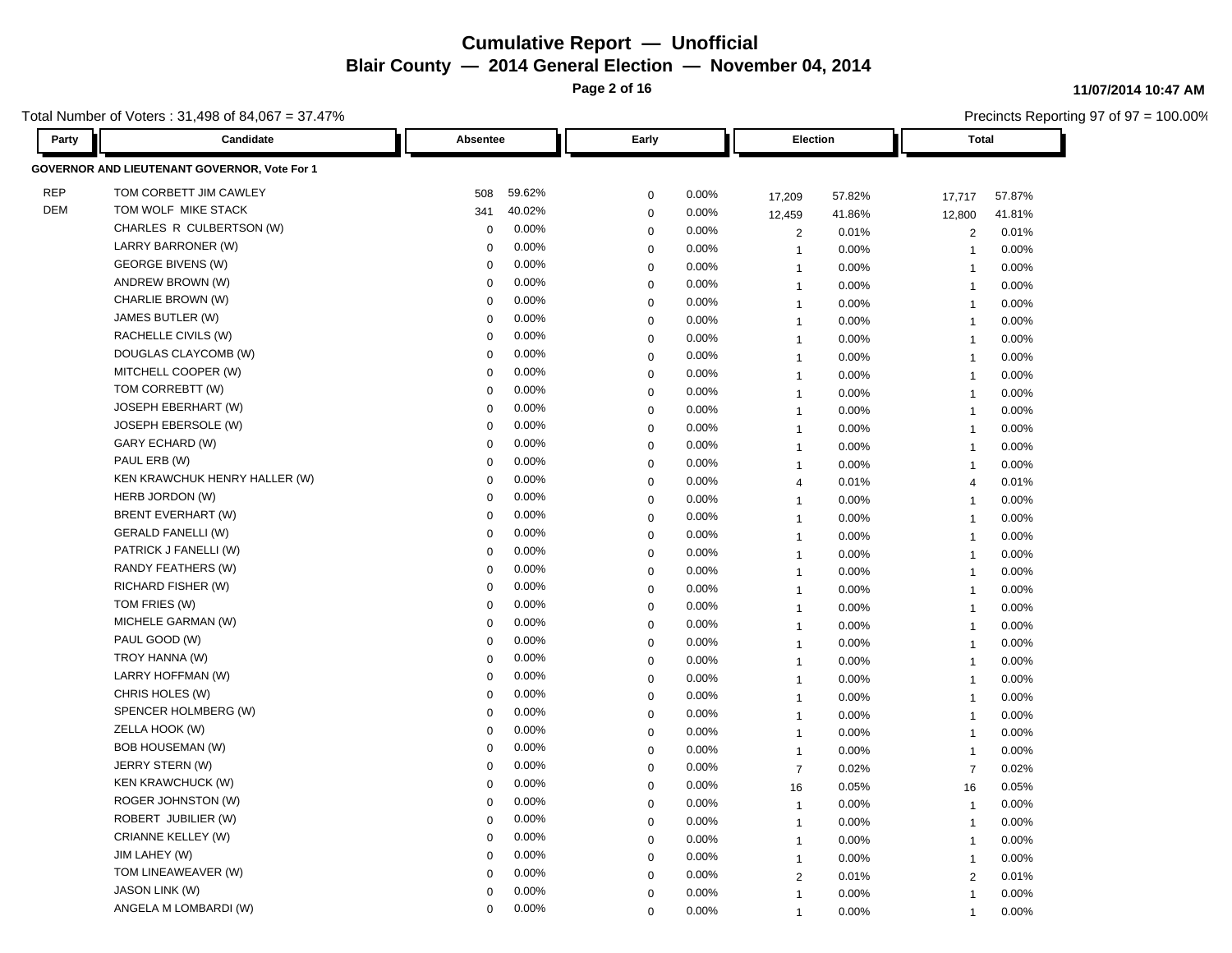**Page 3 of 16**

### Total Number of Voters : 31,498 of 84,067 = 37.47%

#### **11/07/2014 10:47 AM**

| Party | Candidate                | Absentee       |          | Early       |          |              | Election | <b>Total</b>          |          |
|-------|--------------------------|----------------|----------|-------------|----------|--------------|----------|-----------------------|----------|
|       | JASON LYNN (W)           | $\mathbf 0$    | 0.00%    | $\mathbf 0$ | 0.00%    | 2            | 0.01%    | $\overline{2}$        | 0.01%    |
|       | <b>JOHN MCGINNIS (W)</b> | 3              | 0.35%    | $\mathbf 0$ | 0.00%    | $\mathbf 0$  | 0.00%    | 3                     | 0.01%    |
|       | <b>BILL MCKORSKY (W)</b> | $\Omega$       | 0.00%    | $\mathbf 0$ | 0.00%    | $\mathbf{1}$ | 0.00%    | $\overline{1}$        | $0.00\%$ |
|       | MATTHEW MCNAUL (W)       | $\Omega$       | 0.00%    | 0           | 0.00%    | $\mathbf{1}$ | 0.00%    | $\mathbf{1}$          | $0.00\%$ |
|       | MELISSA MICHAUX (W)      | $\Omega$       | 0.00%    | $\mathbf 0$ | 0.00%    | $\mathbf{1}$ | 0.00%    | $\mathbf{1}$          | $0.00\%$ |
|       | <b>GERALD MORAN (W)</b>  | $\Omega$       | 0.00%    | $\mathbf 0$ | 0.00%    | $\mathbf{1}$ | 0.00%    | $\overline{1}$        | $0.00\%$ |
|       | DANIEL NOEL (W)          | $\Omega$       | 0.00%    | $\mathbf 0$ | 0.00%    | $\mathbf{1}$ | 0.00%    | $\mathbf 1$           | 0.00%    |
|       | JAY PATERNO (W)          | $\Omega$       | 0.00%    | $\mathbf 0$ | 0.00%    | 3            | 0.01%    | 3                     | 0.01%    |
|       | SCOTT PATERNO (W)        | $\Omega$       | 0.00%    | $\mathbf 0$ | 0.00%    | $\mathbf{1}$ | 0.00%    | $\overline{1}$        | $0.00\%$ |
|       | SUE PATERNO (W)          | $\Omega$       | $0.00\%$ | $\mathbf 0$ | 0.00%    | $\mathbf{1}$ | 0.00%    | $\mathbf 1$           | 0.00%    |
|       | RON PAUL (W)             | $\Omega$       | 0.00%    | $\mathbf 0$ | 0.00%    | $\mathbf{1}$ | 0.00%    | $\mathbf 1$           | 0.00%    |
|       | JAMES POOLER (W)         | $\Omega$       | 0.00%    | $\mathbf 0$ | 0.00%    | $\mathbf{1}$ | 0.00%    | $\mathbf{1}$          | 0.00%    |
|       | THOMAS POTOPA (W)        | $\Omega$       | 0.00%    | $\mathbf 0$ | 0.00%    | $\mathbf{1}$ | 0.00%    | $\mathbf{1}$          | $0.00\%$ |
|       | JEFFREY REFFNER (W)      | $\Omega$       | 0.00%    | $\mathbf 0$ | 0.00%    | $\mathbf{1}$ | 0.00%    | $\mathbf{1}$          | $0.00\%$ |
|       | JONATHAN ROSE (W)        | $\Omega$       | 0.00%    | $\mathbf 0$ | 0.00%    | $\mathbf{1}$ | 0.00%    | $\overline{1}$        | 0.00%    |
|       | <b>MEGAN SALTER (W)</b>  | $\Omega$       | 0.00%    | $\mathbf 0$ | 0.00%    | $\mathbf{1}$ | 0.00%    | $\overline{1}$        | 0.00%    |
|       | SAM HEAR (W)             | $\Omega$       | 0.00%    | 0           | 0.00%    | $\mathbf{1}$ | 0.00%    | $\mathbf{1}$          | $0.00\%$ |
|       | <b>RICK SANTORAN (W)</b> | $\Omega$       | 0.00%    | 0           | 0.00%    | $\mathbf{1}$ | 0.00%    | $\overline{1}$        | 0.00%    |
|       | CRAIG SCHREIBER (W)      | $\Omega$       | $0.00\%$ | $\mathbf 0$ | 0.00%    | $\mathbf{1}$ | 0.00%    | $\overline{1}$        | $0.00\%$ |
|       | BILL SHUSTER (W)         | $\Omega$       | 0.00%    | $\mathbf 0$ | $0.00\%$ | $\mathbf{1}$ | 0.00%    | $\overline{1}$        | 0.00%    |
|       | DOUGLAS SIMMONS (W)      | $\Omega$       | 0.00%    | $\mathbf 0$ | 0.00%    | $\mathbf{1}$ | 0.00%    | $\overline{1}$        | $0.00\%$ |
|       | JOE SMITH (W)            | $\Omega$       | 0.00%    | $\mathbf 0$ | 0.00%    | $\mathbf{1}$ | 0.00%    | $\overline{1}$        | $0.00\%$ |
|       | JOHN R T SNYDER (W)      | $\Omega$       | 0.00%    | $\mathbf 0$ | 0.00%    | $\mathbf{1}$ | 0.00%    | $\mathbf 1$           | 0.00%    |
|       | JIMMY SWAGGART (W)       | 0              | 0.00%    | $\mathbf 0$ | 0.00%    | $\mathbf{1}$ | 0.00%    | $\overline{1}$        | 0.00%    |
|       | LYNN SWAN (W)            | $\Omega$       | 0.00%    | 0           | 0.00%    | $\mathbf{1}$ | 0.00%    | $\overline{1}$        | $0.00\%$ |
|       | JACK WAGNER (W)          | $\Omega$       | 0.00%    | $\mathbf 0$ | 0.00%    | $\mathbf{1}$ | $0.00\%$ | $\mathbf{1}$          | $0.00\%$ |
|       | JUDY WARD (W)            | $\mathbf 0$    | 0.00%    | $\mathbf 0$ | 0.00%    | $\mathbf{1}$ | 0.00%    | $\overline{1}$        | $0.00\%$ |
|       | <b>Cast Votes:</b>       | 852            | 97.71%   | $\mathbf 0$ | 0.00%    | 29,762       | 97.18%   | 30,614                | 97.19%   |
|       | <b>Over Votes:</b>       | $\overline{4}$ | 0.46%    | $\mathbf 0$ | 0.00%    | $\mathbf 0$  | $0.00\%$ | $\boldsymbol{\Delta}$ | 0.01%    |
|       | <b>Under Votes:</b>      | 16             | 1.83%    | 0           | 0.00%    | 864          | 2.82%    | 880                   | 2.79%    |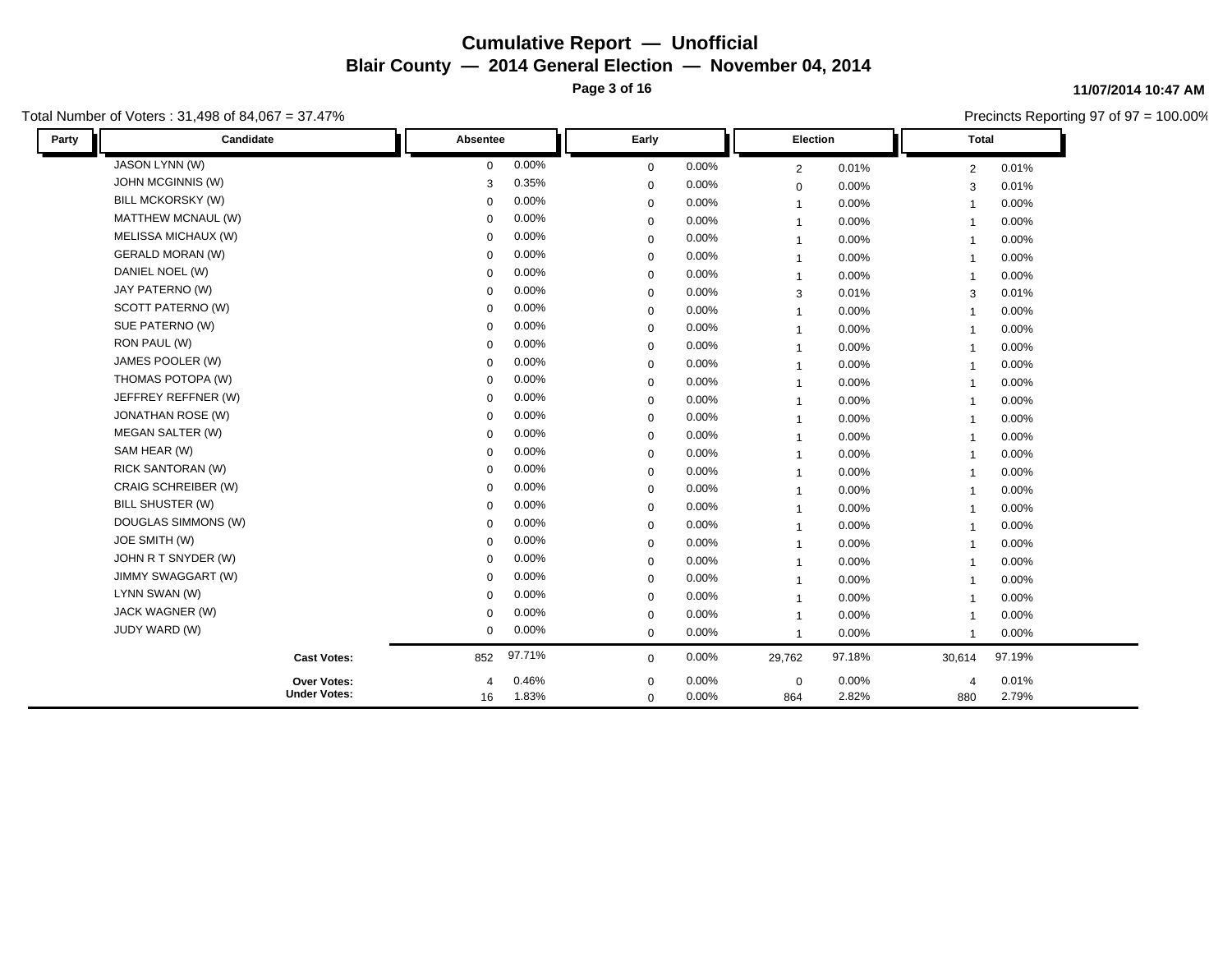**Page 4 of 16**

**11/07/2014 10:47 AM**

Precincts Reporting 97 of 97 = 100.00%

| Party      | Candidate                                           | Absentee             | Early            |          | <b>Election</b> |        | Total                   |        |
|------------|-----------------------------------------------------|----------------------|------------------|----------|-----------------|--------|-------------------------|--------|
|            | REPRESENTATIVE IN CONGRESS 9TH DISTRICT, Vote For 1 |                      |                  |          |                 |        |                         |        |
| <b>REP</b> | <b>BILL SHUSTER</b>                                 | 67.46%<br>570        | $\mathbf 0$      | 0.00%    | 19,809          | 66.91% | 20,379                  | 66.92% |
| <b>DEM</b> | <b>ALANNA HARTZOK</b>                               | 31.72%<br>268        | $\mathbf 0$      | 0.00%    | 9,715           | 32.81% | 9,983                   | 32.78% |
|            | BERNARD W MASINO (W)                                | 0.00%<br>$\mathbf 0$ | $\mathbf 0$      | 0.00%    | -1              | 0.00%  | $\overline{\mathbf{1}}$ | 0.00%  |
|            | CURTIS BOPP (W)                                     | 0.00%<br>$\Omega$    | $\mathbf 0$      | 0.00%    | $\mathbf{1}$    | 0.00%  | $\overline{1}$          | 0.00%  |
|            | TIMOTHY BOTTENFIELD (W)                             | 0.00%<br>$\mathbf 0$ | $\mathbf 0$      | 0.00%    | $\mathbf{1}$    | 0.00%  | $\overline{\mathbf{1}}$ | 0.00%  |
|            | ERIK CAGLE (W)                                      | 0.00%<br>$\Omega$    | $\mathbf 0$      | 0.00%    | $\mathbf{1}$    | 0.00%  | $\overline{1}$          | 0.00%  |
|            | IAN COHN (W)                                        | 0.00%<br>$\Omega$    | $\mathbf 0$      | 0.00%    | $\mathbf{1}$    | 0.00%  | $\overline{1}$          | 0.00%  |
|            | <b>KERRY COLLIER (W)</b>                            | 0.00%<br>$\mathbf 0$ | $\mathbf 0$      | 0.00%    | $\mathbf{1}$    | 0.00%  | $\overline{1}$          | 0.00%  |
|            | CHARLES R CULBERTSON (W)                            | 0.00%<br>$\Omega$    | $\mathbf 0$      | 0.00%    | $\overline{1}$  | 0.00%  | $\overline{1}$          | 0.00%  |
|            | MARY CLAIRE CURTIS (W)                              | 0.00%<br>$\Omega$    | $\mathbf 0$      | $0.00\%$ | $\mathbf{1}$    | 0.00%  | 1                       | 0.00%  |
|            | MICHAEL DELGROSSO (W)                               | 0.12%                | $\mathbf 0$      | 0.00%    | $\mathbf{1}$    | 0.00%  | 2                       | 0.01%  |
|            | KIRK J DODSON (W)                                   | 0.12%                | $\boldsymbol{0}$ | 0.00%    | $\mathbf 0$     | 0.00%  | $\overline{1}$          | 0.00%  |
|            | ROGER L DODSON (W)                                  | 0.00%<br>$\mathbf 0$ | $\mathbf 0$      | 0.00%    | $\mathbf{1}$    | 0.00%  | $\overline{1}$          | 0.00%  |
|            | BOYD DUNN (W)                                       | 0.00%<br>$\Omega$    | $\mathbf 0$      | 0.00%    | $\overline{1}$  | 0.00%  | $\overline{1}$          | 0.00%  |
|            | JOSEPH EBERHARDT (W)                                | 0.00%<br>$\mathbf 0$ | $\pmb{0}$        | 0.00%    | $\mathbf{1}$    | 0.00%  | $\overline{1}$          | 0.00%  |
|            | JOHN EICHELBURGER (W)                               | 0.00%<br>$\mathbf 0$ | $\Omega$         | 0.00%    | $\mathbf{1}$    | 0.00%  | $\overline{\mathbf{1}}$ | 0.00%  |
|            | JOHN FLECK (W)                                      | 0.00%<br>$\Omega$    | $\mathbf 0$      | 0.00%    | $\mathbf{1}$    | 0.00%  | $\overline{1}$          | 0.00%  |
|            | CHRISTOPHER FORSHEY (W)                             | 0.00%<br>$\mathbf 0$ | $\mathbf 0$      | 0.00%    | $\overline{2}$  | 0.01%  | 2                       | 0.01%  |
|            | JERRY FULARE (W)                                    | 0.00%<br>$\mathbf 0$ | $\mathbf 0$      | 0.00%    | $\mathbf{1}$    | 0.00%  | $\overline{\mathbf{1}}$ | 0.00%  |
|            | MATTHEW GARBER (W)                                  | 0.00%<br>$\Omega$    | $\mathbf 0$      | 0.00%    | $\mathbf{1}$    | 0.00%  | $\overline{1}$          | 0.00%  |
|            | <b>JASON GARDNER (W)</b>                            | 0.00%<br>$\mathbf 0$ | $\mathbf 0$      | 0.00%    | $\mathbf{1}$    | 0.00%  | $\overline{1}$          | 0.00%  |
|            | CHARLES GILLESPIE (W)                               | 0.00%<br>$\Omega$    | $\mathbf 0$      | 0.00%    | $\mathbf{1}$    | 0.00%  | $\overline{1}$          | 0.00%  |
|            | PAUL GOOD (W)                                       | 0.00%<br>$\Omega$    | $\mathbf 0$      | $0.00\%$ | $\mathbf{1}$    | 0.00%  | $\overline{1}$          | 0.00%  |
|            | PENNY HALUSKA (W)                                   | 0.00%<br>$\mathbf 0$ | $\mathbf 0$      | 0.00%    | $\mathbf{1}$    | 0.00%  | $\overline{1}$          | 0.00%  |
|            | ART HALVORSON (W)                                   | 0.00%<br>$\Omega$    | $\mathbf 0$      | 0.00%    | 16              | 0.05%  | 16                      | 0.05%  |
|            | <b>JOHN HATCH (W)</b>                               | 0.00%<br>$\mathbf 0$ | $\mathbf 0$      | 0.00%    | $\mathbf{1}$    | 0.00%  | $\overline{1}$          | 0.00%  |
|            | JANE HATHAWAY (W)                                   | 0.00%<br>$\mathbf 0$ | $\mathbf 0$      | 0.00%    | $\mathbf{1}$    | 0.00%  | $\overline{1}$          | 0.00%  |
|            | SAM HAYES (W)                                       | 0.00%<br>$\Omega$    | $\mathbf 0$      | 0.00%    | $\mathbf{1}$    | 0.00%  | $\overline{1}$          | 0.00%  |
|            | LARRY HOFFMAN (W)                                   | 0.00%<br>$\mathbf 0$ | $\mathbf 0$      | 0.00%    | $\mathbf{1}$    | 0.00%  | $\overline{1}$          | 0.00%  |
|            | ART HOLVERSON (W)                                   | 0.00%<br>$\Omega$    | $\mathbf 0$      | 0.00%    | $\mathbf{1}$    | 0.00%  | $\overline{1}$          | 0.00%  |
|            | BOB JEFFCOO (W)                                     | 0.00%<br>$\Omega$    | $\mathbf 0$      | 0.00%    | $\mathbf{1}$    | 0.00%  | $\overline{1}$          | 0.00%  |
|            | ROGER JOHNSON (W)                                   | 0.00%<br>$\mathbf 0$ | $\mathbf 0$      | 0.00%    | $\mathbf{1}$    | 0.00%  | $\overline{\mathbf{1}}$ | 0.00%  |
|            | JOHN EICHELBERGER JR (W)                            | 0.36%<br>3           | $\mathbf 0$      | 0.00%    | $\mathbf{1}$    | 0.00%  | $\overline{4}$          | 0.01%  |
|            | WILLIAM CALVERT JR (W)                              | 0.00%<br>$\mathbf 0$ | $\mathbf 0$      | 0.00%    | $\mathbf{1}$    | 0.00%  | $\overline{\mathbf{1}}$ | 0.00%  |
|            | JUDY WARDD (W)                                      | 0.00%<br>$\Omega$    | $\mathbf 0$      | 0.00%    | $\mathbf{1}$    | 0.00%  | $\overline{\mathbf{1}}$ | 0.00%  |
|            | ANDREW KATZ (W)                                     | 0.00%<br>$\Omega$    | $\mathbf 0$      | 0.00%    | $\mathbf{1}$    | 0.00%  | $\overline{1}$          | 0.00%  |
|            | TARA MAE KINSLEY (W)                                | 0.00%<br>$\mathbf 0$ | $\mathbf 0$      | 0.00%    | $\mathbf{1}$    | 0.00%  | $\overline{1}$          | 0.00%  |
|            | <b>KERRY LEYDIG (W)</b>                             | 0.00%<br>$\mathbf 0$ | $\mathbf 0$      | 0.00%    | $\mathbf{1}$    | 0.00%  | $\overline{1}$          | 0.00%  |
|            | JASON LYNN (W)                                      | 0.00%<br>$\Omega$    | $\mathbf 0$      | 0.00%    | $\overline{4}$  | 0.01%  | $\overline{4}$          | 0.01%  |
|            | CHARLES MCCLOSKEY (W)                               | 0.00%<br>$\Omega$    | $\mathbf 0$      | 0.00%    | 2               | 0.01%  | 2                       | 0.01%  |
|            | REBECCA MILLIRON (W)                                | 0.00%<br>0           | $\Omega$         | 0.00%    |                 | 0.00%  | $\overline{1}$          | 0.00%  |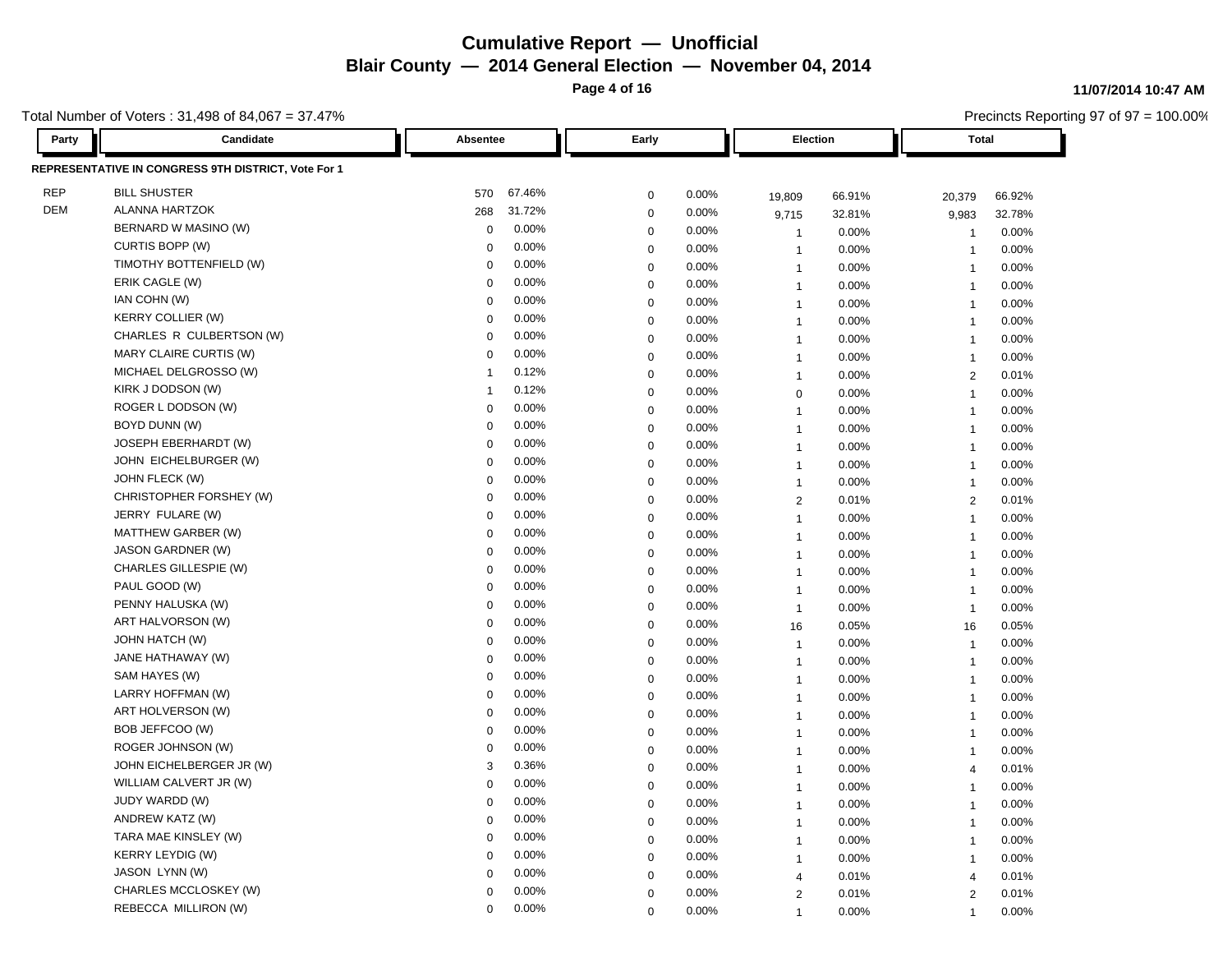**Page 5 of 16**

### Total Number of Voters : 31,498 of 84,067 = 37.47%

#### **11/07/2014 10:47 AM**

| Party | Candidate              | Absentee       |          | Early       |          | Election       |          | <b>Total</b>            |          |
|-------|------------------------|----------------|----------|-------------|----------|----------------|----------|-------------------------|----------|
|       | KIRK MITCHELL (W)      | $\mathbf 0$    | 0.00%    | $\mathbf 0$ | 0.00%    | $\mathbf{1}$   | 0.00%    |                         | $0.00\%$ |
|       | JAMIE NOEL (W)         | $\Omega$       | 0.00%    | $\mathbf 0$ | 0.00%    | $\mathbf{1}$   | 0.00%    | $\overline{\mathbf{1}}$ | $0.00\%$ |
|       | ERIC PRENDERGAST (W)   | $\Omega$       | 0.00%    | $\mathbf 0$ | 0.00%    | $\mathbf{1}$   | 0.00%    | $\mathbf{A}$            | 0.00%    |
|       | NATHAN REID (W)        | $\Omega$       | $0.00\%$ | $\mathbf 0$ | 0.00%    | $\overline{1}$ | 0.00%    |                         | $0.00\%$ |
|       | VIC RICKER (W)         | $\Omega$       | 0.00%    | $\mathbf 0$ | 0.00%    | 2              | 0.01%    | 2                       | 0.01%    |
|       | AARON RITCHEY (W)      | $\Omega$       | 0.00%    | $\mathbf 0$ | 0.00%    | $\overline{1}$ | 0.00%    |                         | $0.00\%$ |
|       | JAMES ROKOSKY (W)      | $\Omega$       | 0.00%    | $\mathbf 0$ | 0.00%    | $\mathbf{1}$   | 0.00%    |                         | $0.00\%$ |
|       | <b>GERALD ROSE (W)</b> | $\Omega$       | 0.00%    | $\mathbf 0$ | 0.00%    | $\mathbf{1}$   | 0.00%    |                         | $0.00\%$ |
|       | TRAVIS SCHOOLEY (W)    |                | 0.12%    | $\mathbf 0$ | $0.00\%$ | $\mathbf 0$    | 0.00%    |                         | 0.00%    |
|       | DAVID SHILDT (W)       | $\Omega$       | 0.00%    | $\mathbf 0$ | 0.00%    | $\mathbf{1}$   | 0.00%    |                         | $0.00\%$ |
|       | ERIC D SHOCK (W)       | $\Omega$       | 0.00%    | $\mathbf 0$ | 0.00%    | 2              | 0.01%    | 2                       | 0.01%    |
|       | JOHN R T SNYDER (W)    | $\Omega$       | 0.00%    | 0           | 0.00%    | $\mathbf{1}$   | 0.00%    |                         | $0.00\%$ |
|       | NATHAN KARN SR (W)     | $\Omega$       | 0.00%    | $\mathbf 0$ | 0.00%    | $\overline{2}$ | 0.01%    | 2                       | 0.01%    |
|       | DAVID STENGER (W)      |                | 0.12%    | $\mathbf 0$ | 0.00%    | $\mathbf 0$    | 0.00%    | $\overline{1}$          | $0.00\%$ |
|       | JIM STEWART (W)        | $\mathbf 0$    | 0.00%    | $\mathbf 0$ | 0.00%    | $\overline{1}$ | $0.00\%$ |                         | $0.00\%$ |
|       | JIM TEDESCHI (W)       | $\Omega$       | 0.00%    | $\mathbf 0$ | 0.00%    | $\mathbf{1}$   | 0.00%    |                         | $0.00\%$ |
|       | NINA TEDESCHI (W)      | $\Omega$       | $0.00\%$ | $\mathbf 0$ | 0.00%    | $\mathbf{1}$   | 0.00%    |                         | $0.00\%$ |
|       | LEE THOMAS (W)         | $\Omega$       | 0.00%    | $\mathbf 0$ | 0.00%    | $\mathbf{1}$   | 0.00%    |                         | 0.00%    |
|       | SCOTT WIBLE (W)        | $\Omega$       | $0.00\%$ | $\mathbf 0$ | 0.00%    | $\mathbf{1}$   | 0.00%    |                         | $0.00\%$ |
|       | BRETT WILSON (W)       | $\mathbf 0$    | 0.00%    | $\mathbf 0$ | $0.00\%$ | $\mathbf{1}$   | 0.00%    |                         | 0.00%    |
|       | QUAPH WOLF (W)         | $\Omega$       | 0.00%    | $\mathbf 0$ | 0.00%    | $\mathbf{1}$   | 0.00%    |                         | 0.00%    |
|       | PAUL YOHN (W)          | $\Omega$       | 0.00%    | $\mathbf 0$ | $0.00\%$ | $\mathbf{1}$   | 0.00%    |                         | $0.00\%$ |
|       | MIKE ZUPON (W)         | $\mathbf 0$    | 0.00%    | $\mathbf 0$ | 0.00%    | $\mathbf{1}$   | 0.00%    |                         | $0.00\%$ |
|       | <b>Cast Votes:</b>     | 845            | 96.90%   | $\mathbf 0$ | $0.00\%$ | 29,606         | 96.67%   | 30,451                  | 96.68%   |
|       | <b>Over Votes:</b>     | $\overline{2}$ | 0.23%    | $\mathbf 0$ | 0.00%    | $\mathbf 0$    | 0.00%    | $\overline{2}$          | 0.01%    |
|       | <b>Under Votes:</b>    | 25             | 2.87%    | $\mathbf 0$ | $0.00\%$ | 1,020          | 3.33%    | 1,045                   | 3.32%    |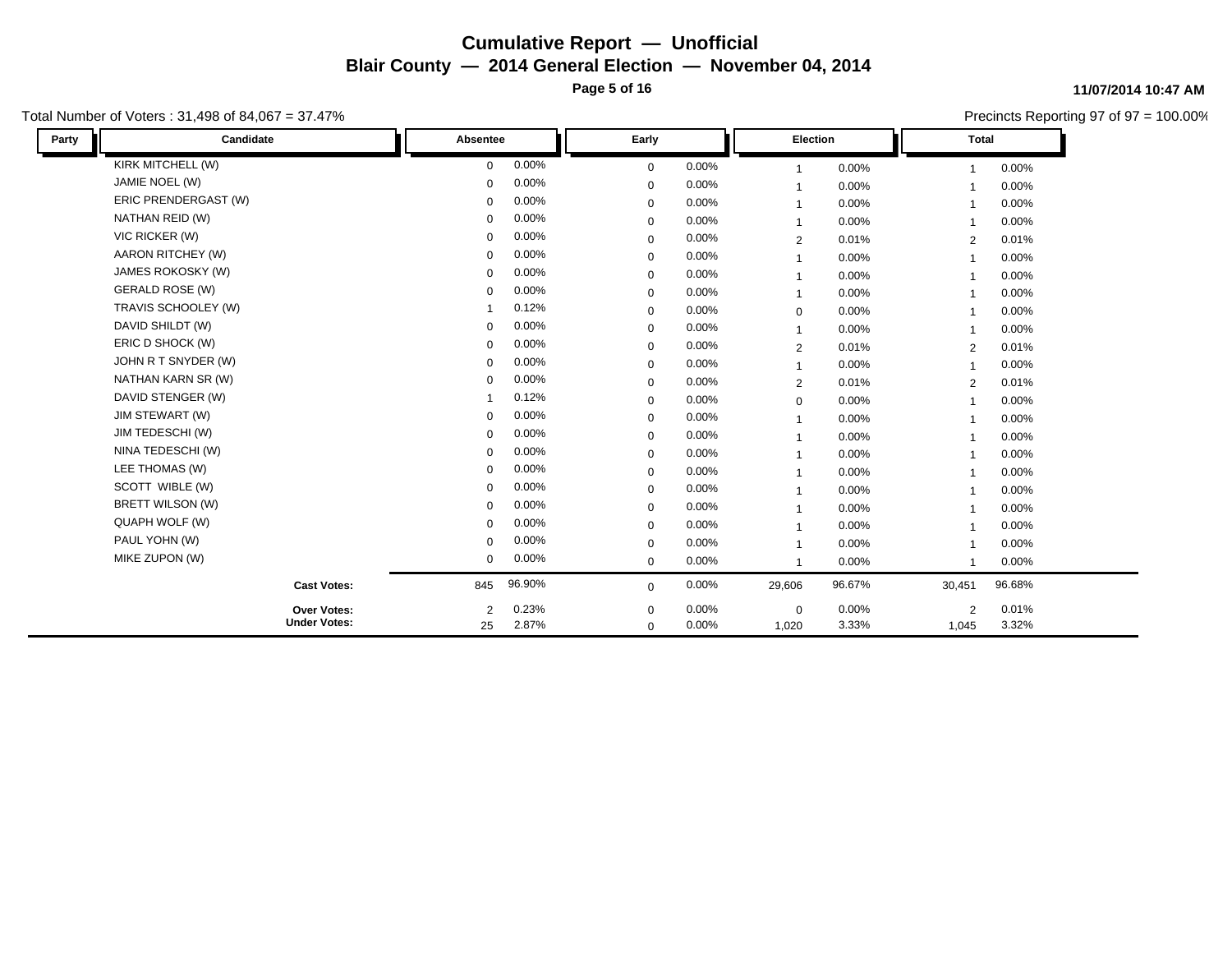**Page 6 of 16**

**11/07/2014 10:47 AM**

Precincts Reporting 97 of 97 = 100.00%

| Party      | Candidate                                                 |             | Absentee<br>Early |                     |       | Election       |        | <b>Total</b>   |        |
|------------|-----------------------------------------------------------|-------------|-------------------|---------------------|-------|----------------|--------|----------------|--------|
|            | SENATOR IN THE GENERAL ASSEMBLY 30TH DISTRICT, Vote For 1 |             |                   |                     |       |                |        |                |        |
| <b>REP</b> | JOHN H EICHELBERGER JR                                    | 670         | 97.81%            | 0                   | 0.00% | 24,329         | 98.74% | 24,999         | 98.71% |
|            | MATTHEW R ADAMS (W)                                       | $\mathbf 0$ | 0.00%             | $\mathbf 0$         | 0.00% | $\mathbf{1}$   | 0.00%  | $\overline{1}$ | 0.00%  |
|            | MIKE AIGNER (W)                                           | $\Omega$    | 0.00%             | 0                   | 0.00% | 1              | 0.00%  | -1             | 0.00%  |
|            | TIM ALLEN (W)                                             | $\Omega$    | 0.00%             | $\mathbf 0$         | 0.00% | $\overline{1}$ | 0.00%  | $\overline{1}$ | 0.00%  |
|            | MICHAEL ALLISON (W)                                       | $\Omega$    | 0.00%             | $\mathbf 0$         | 0.00% | $\overline{1}$ | 0.00%  | $\overline{1}$ | 0.00%  |
|            | CHARLLETTE AMES (W)                                       | $\Omega$    | 0.00%             | 0                   | 0.00% | $\overline{1}$ | 0.00%  | $\overline{1}$ | 0.00%  |
|            | TERENCE M ANDERKO (W)                                     | $\Omega$    | 0.00%             | $\mathbf 0$         | 0.00% | $\mathbf{1}$   | 0.00%  | $\overline{1}$ | 0.00%  |
|            | TIMOTHY ANDREKOVICH (W)                                   | 1           | 0.15%             | $\mathbf 0$         | 0.00% | $\overline{1}$ | 0.00%  | $\overline{2}$ | 0.01%  |
|            | <b>HYMIE ANTOKOL (W)</b>                                  | $\Omega$    | 0.00%             | 0                   | 0.00% | $\overline{1}$ | 0.00%  | $\overline{1}$ | 0.00%  |
|            | JOHN W ASHMAN (W)                                         | $\Omega$    | 0.00%             | $\mathbf 0$         | 0.00% | $\mathbf{1}$   | 0.00%  | $\overline{1}$ | 0.00%  |
|            | RUSTY AURANDT (W)                                         | $\Omega$    | 0.00%             | $\mathbf 0$         | 0.00% | $\overline{1}$ | 0.00%  | $\overline{1}$ | 0.00%  |
|            | ADAM BANKS (W)                                            | $\Omega$    | 0.00%             | $\mathbf 0$         | 0.00% | $\mathbf{1}$   | 0.00%  | $\overline{1}$ | 0.00%  |
|            | RYAN BARANIK (W)                                          | $\mathbf 0$ | 0.00%             | $\mathbf 0$         | 0.00% | $\overline{1}$ | 0.00%  | $\overline{1}$ | 0.00%  |
|            | ZEKE BARR (W)                                             | $\Omega$    | 0.00%             | 0                   | 0.00% | $\overline{1}$ | 0.00%  | $\overline{1}$ | 0.00%  |
|            | EDWARD BARSTOW (W)                                        | $\mathbf 0$ | 0.00%             | $\mathbf 0$         | 0.00% | $\mathbf{1}$   | 0.00%  | $\overline{1}$ | 0.00%  |
|            | BRIAN BAUM (W)                                            | $\Omega$    | 0.00%             | $\mathbf 0$         | 0.00% | $\mathbf{1}$   | 0.00%  | $\overline{1}$ | 0.00%  |
|            | JOHN BAUMAN (W)                                           | $\Omega$    | 0.00%             | $\mathbf 0$         | 0.00% | $\overline{1}$ | 0.00%  | $\overline{1}$ | 0.00%  |
|            | TED BEAM (W)                                              | $\Omega$    | 0.00%             | $\mathbf 0$         | 0.00% | $\overline{1}$ | 0.00%  | $\overline{1}$ | 0.00%  |
|            | <b>JUSTIN BEIHGLE (W)</b>                                 | $\Omega$    | 0.00%             | 0                   | 0.00% | $\overline{1}$ | 0.00%  | $\overline{1}$ | 0.00%  |
|            | LINDA LEA BELLOCK (W)                                     | $\Omega$    | 0.00%             | $\mathbf 0$         | 0.00% | $\mathbf{1}$   | 0.00%  | $\overline{1}$ | 0.00%  |
|            | <b>BOB BENDER (W)</b>                                     | $\Omega$    | 0.00%             | $\mathbf 0$         | 0.00% | $\mathbf{1}$   | 0.00%  | $\overline{1}$ | 0.00%  |
|            | CAMIE J BICKEL (W)                                        | $\mathbf 0$ | 0.00%             | $\mathbf 0$         | 0.00% | $\overline{1}$ | 0.00%  | $\overline{1}$ | 0.00%  |
|            | DAVE BLAIR (W)                                            | $\Omega$    | 0.00%             | 0                   | 0.00% | $\overline{1}$ | 0.00%  | $\overline{1}$ | 0.00%  |
|            | CARLTON BLANCHARD (W)                                     | $\mathbf 0$ | 0.00%             | $\mathbf 0$         | 0.00% | $\overline{2}$ | 0.01%  | $\overline{2}$ | 0.01%  |
|            | JAMES BLOOM (W)                                           | $\Omega$    | 0.00%             | $\mathbf 0$         | 0.00% | $\mathbf{1}$   | 0.00%  | $\overline{1}$ | 0.00%  |
|            | CURTIS BOPP (W)                                           | $\Omega$    | 0.00%             | $\mathsf{O}\xspace$ | 0.00% | $\overline{1}$ | 0.00%  | $\mathbf{1}$   | 0.00%  |
|            | BILL BOW (W)                                              | $\Omega$    | 0.00%             | $\mathbf 0$         | 0.00% | $\overline{1}$ | 0.00%  | $\overline{1}$ | 0.00%  |
|            | BILL BRAFSKI (W)                                          | $\Omega$    | 0.00%             | $\mathbf 0$         | 0.00% | $\mathbf{1}$   | 0.00%  | $\mathbf{1}$   | 0.00%  |
|            | RAY BRASE (W)                                             | $\mathbf 0$ | 0.00%             | 0                   | 0.00% | $\mathbf{1}$   | 0.00%  | $\overline{1}$ | 0.00%  |
|            | CHRIS BROWN (W)                                           | $\Omega$    | 0.00%             | $\mathbf 0$         | 0.00% | $\overline{1}$ | 0.00%  | $\overline{1}$ | 0.00%  |
|            | PETER BUCKLAND (W)                                        | $\Omega$    | 0.00%             | $\mathbf 0$         | 0.00% | $\mathbf{1}$   | 0.00%  | $\overline{1}$ | 0.00%  |
|            | SEAN BURKE (W)                                            | $\Omega$    | 0.00%             | 0                   | 0.00% | 2              | 0.01%  | $\overline{2}$ | 0.01%  |
|            | <b>BRUCE CAMPBELL (W)</b>                                 | $\Omega$    | 0.00%             | $\mathbf 0$         | 0.00% | $\mathbf{1}$   | 0.00%  | $\overline{1}$ | 0.00%  |
|            | KIM CAPENOS (W)                                           | $\Omega$    | 0.00%             | $\mathbf 0$         | 0.00% | $\mathbf{1}$   | 0.00%  | $\overline{1}$ | 0.00%  |
|            | JOHN CHARLES CHESNEY (W)                                  | $\Omega$    | 0.00%             | $\mathbf 0$         | 0.00% | $\mathbf{1}$   | 0.00%  | $\overline{1}$ | 0.00%  |
|            | FRED CHVERCHKO (W)                                        | $\Omega$    | 0.00%             | $\mathbf 0$         | 0.00% | $\overline{2}$ | 0.01%  | 2              | 0.01%  |
|            | DAVID CITRON (W)                                          | $\Omega$    | 0.00%             | $\mathbf 0$         | 0.00% | $\mathbf{1}$   | 0.00%  | $\overline{1}$ | 0.00%  |
|            | ANNA LOUISE CLAAR (W)                                     | 1           | 0.15%             | 0                   | 0.00% | 0              | 0.00%  | $\overline{1}$ | 0.00%  |
|            | JUSTIN CLAYCOMB (W)                                       | $\Omega$    | 0.00%             | $\mathbf 0$         | 0.00% | $\overline{1}$ | 0.00%  | 1              | 0.00%  |
|            | THOMAS G COBAUGH (W)                                      | $\Omega$    | 0.00%             | $\Omega$            | 0.00% | $\overline{1}$ | 0.00%  | $\overline{1}$ | 0.00%  |
|            | TOM COBAUGH (W)                                           | $\Omega$    | 0.00%             | $\Omega$            | 0.00% | $\overline{1}$ | 0.00%  | 1              | 0.00%  |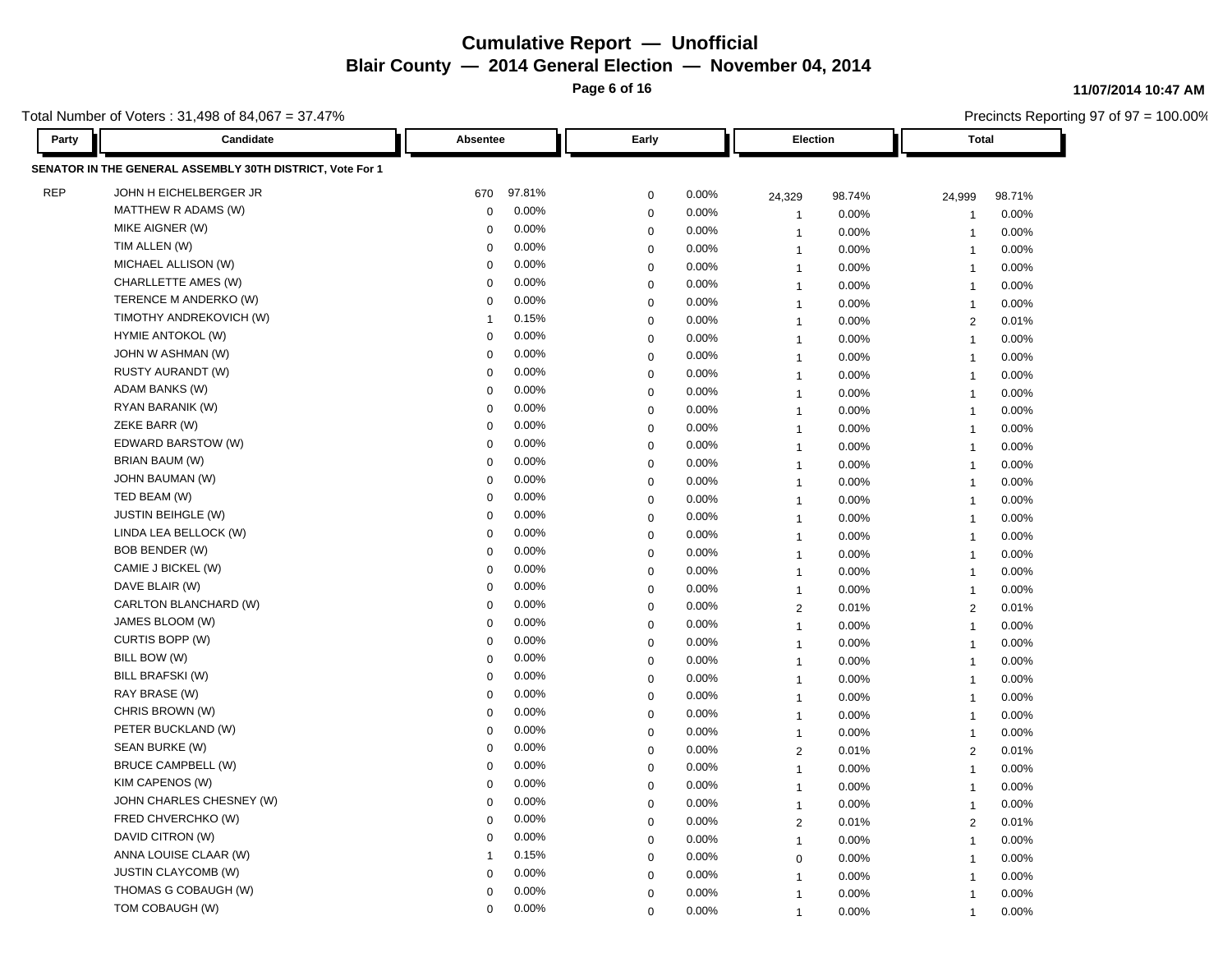**Page 7 of 16**

### Total Number of Voters : 31,498 of 84,067 = 37.47%

#### **11/07/2014 10:47 AM**

| Candidate<br>Party        | Absentee     | Early       | <b>Election</b> | Total          |
|---------------------------|--------------|-------------|-----------------|----------------|
| ELAINE COFFMAN (W)        | 0.00%        | 0.00%       | 0.00%           | $0.00\%$       |
|                           | $\mathbf 0$  | $\mathbf 0$ | $\mathbf{1}$    | $\mathbf{1}$   |
| JOHN CONRAD (W)           | 0.00%        | 0.00%       | 0.00%           | 0.00%          |
|                           | $\mathbf 0$  | $\mathbf 0$ | $\mathbf{1}$    | $\overline{1}$ |
| JOHN P CONRAD (W)         | 0.00%        | 0.00%       | 0.00%           | 0.00%          |
|                           | $\Omega$     | $\mathbf 0$ | $\mathbf{1}$    | $\mathbf{1}$   |
| MITCH COOPER (W)          | 0.00%        | 0.00%       | $\overline{2}$  | 0.01%          |
|                           | $\Omega$     | $\mathbf 0$ | 0.01%           | $\overline{2}$ |
| MIKE CROWNOVER (W)        | 0.00%        | 0.00%       | 0.00%           | 0.00%          |
|                           | $\mathbf 0$  | $\mathbf 0$ | $\mathbf{1}$    | $\overline{1}$ |
| RAGNAR DANNESKJOLD (W)    | 0.00%        | $\mathbf 0$ | 0.00%           | 0.00%          |
|                           | $\mathbf 0$  | 0.00%       | $\mathbf{1}$    | $\overline{1}$ |
| CHARLES DARWIN (W)        | 0.00%        | 0.00%       | 0.00%           | 0.00%          |
|                           | $\Omega$     | $\mathbf 0$ | $\mathbf{1}$    | $\mathbf{1}$   |
| MICHAEL DELGROSO (W)      | 0.00%        | 0.00%       | $\overline{2}$  | $\overline{2}$ |
|                           | $\Omega$     | $\mathbf 0$ | 0.01%           | 0.01%          |
| ROCCO DEPIRO (W)          | 0.00%        | $\mathbf 0$ | 0.00%           | 0.00%          |
|                           | $\mathbf 0$  | 0.00%       | $\mathbf{1}$    | $\overline{1}$ |
| <b>JIM DETRICH (W)</b>    | 0.00%        | 0.00%       | $\mathbf{1}$    | 0.00%          |
|                           | $\mathbf 0$  | $\mathbf 0$ | 0.00%           | $\mathbf{1}$   |
| <b>BRIAN DETWILER (W)</b> | 0.00%        | 0.00%       | 0.00%           | 0.00%          |
|                           | $\mathbf 0$  | $\mathbf 0$ | $\mathbf{1}$    | $\mathbf{1}$   |
| JAMES DIETRICH (W)        | 0.00%        | 0.00%       | $\mathbf{3}$    | 0.01%          |
|                           | $\mathbf 0$  | $\mathbf 0$ | 0.01%           | 3              |
| DEREK DILLON (W)          | 0.00%        | 0.00%       | 0.00%           | 0.00%          |
|                           | $\mathbf 0$  | $\mathbf 0$ | $\mathbf{1}$    | $\mathbf{1}$   |
| CRAIG DODGE (W)           | 0.00%        | 0.00%       | 0.00%           | 0.00%          |
|                           | $\Omega$     | $\mathbf 0$ | $\mathbf{1}$    | $\mathbf{1}$   |
| JOE DODSON (W)            | 0.15%        | 0.00%       | 0.01%           | 0.01%          |
|                           | $\mathbf{1}$ | $\mathbf 0$ | $\overline{2}$  | 3              |
| KIRK DODSON (W)           | 0.00%        | $\mathbf 0$ | 5               | 5              |
|                           | $\mathbf 0$  | 0.00%       | 0.02%           | 0.02%          |
| DELLA DONNE (W)           | 0.00%        | 0.00%       | $\mathbf{1}$    | 0.00%          |
|                           | $\mathbf 0$  | $\mathbf 0$ | 0.00%           | $\mathbf{1}$   |
| EUGENE DOWNEY (W)         | 0.00%        | $\mathbf 0$ | 0.00%           | 0.00%          |
|                           | $\mathbf 0$  | 0.00%       | $\mathbf{1}$    | $\mathbf{1}$   |
| DAN DRUMM (W)             | 0.00%        | $\mathbf 0$ | $\overline{2}$  | $\overline{2}$ |
|                           | $\mathbf 0$  | 0.00%       | 0.01%           | 0.01%          |
| DARLINE DUNN (W)          | 0.00%        | 0.00%       | 0.00%           | 0.00%          |
|                           | 0            | $\mathbf 0$ | $\mathbf{1}$    | $\mathbf{1}$   |
| CHARLES DUPREE (W)        | 0.00%        | $\mathbf 0$ | 0.00%           | 0.00%          |
|                           | $\mathbf 0$  | 0.00%       | $\mathbf{1}$    | $\mathbf{1}$   |
| JOSEPH EBERHARDT (W)      | 0.00%        | $\mathbf 0$ | 0.00%           | 0.00%          |
|                           | $\mathbf 0$  | 0.00%       | $\mathbf{1}$    | $\overline{1}$ |
| HARLEY EBERSOLE (W)       | 0.00%        | $0.00\%$    | 0.00%           | 0.00%          |
|                           | $\mathbf 0$  | $\mathbf 0$ | $\mathbf{1}$    | $\mathbf{1}$   |
| <b>HEATHER ECKELS (W)</b> | 0.00%        | 0.00%       | 3               | 0.01%          |
|                           | $\mathbf 0$  | $\mathbf 0$ | 0.01%           | 3              |
| SUSAN EDWARDS (W)         | 0.00%        | 0.00%       | 0.00%           | 0.00%          |
|                           | $\Omega$     | $\mathbf 0$ | $\mathbf{1}$    | $\mathbf{1}$   |
| WENDY ENGELBERG (W)       | 0.00%        | 0.00%       | 0.00%           | 0.00%          |
|                           | $\Omega$     | $\mathbf 0$ | $\mathbf{1}$    | $\overline{1}$ |
| <b>BRENT EVERHART (W)</b> | 0.00%        | 0.00%       | 0.00%           | 0.00%          |
|                           | $\mathbf 0$  | $\mathbf 0$ | $\mathbf{1}$    | $\overline{1}$ |
| TOM FAHR (W)              | 0.00%        | 0.00%       | 0.00%           | 0.00%          |
|                           | $\Omega$     | $\mathbf 0$ | $\mathbf{1}$    | $\mathbf{1}$   |
| MIKE FARRELL (W)          | 0.00%        | $\mathbf 0$ | 0.00%           | 0.00%          |
|                           | $\Omega$     | $0.00\%$    | $\overline{1}$  | $\overline{1}$ |
| KATY FEATHER (W)          | 0.00%        | 0.00%       | 0.00%           | 0.00%          |
|                           | $\mathbf 0$  | $\mathbf 0$ | $\mathbf{1}$    | $\overline{1}$ |
| LARRY FIELD (W)           | 0.00%        | 0.00%       | 0.00%           | 0.00%          |
|                           | $\mathbf 0$  | $\mathbf 0$ | $\mathbf{1}$    | $\mathbf{1}$   |
| BILL FINK (W)             | 0.00%        | 0.00%       | 0.00%           | 0.00%          |
|                           | $\mathbf 0$  | $\mathbf 0$ | $\mathbf{1}$    | $\mathbf{1}$   |
| FREDRICK FINK (W)         | 0.00%        | 0.00%       | 0.00%           | 0.00%          |
|                           | $\mathbf 0$  | $\mathbf 0$ | $\mathbf{1}$    | $\overline{1}$ |
| MICHEAL FIORE (W)         | 0.15%        | 0.00%       | $\pmb{0}$       | 0.00%          |
|                           | $\mathbf{1}$ | $\mathbf 0$ | 0.00%           | $\mathbf{1}$   |
| ROBERT FISHER (W)         | 0.00%        | 0.00%       | 0.00%           | 0.00%          |
|                           | $\Omega$     | $\mathbf 0$ | $\mathbf{1}$    | $\mathbf{1}$   |
| RICHARD FLAREND (W)       | 0.00%        | $\mathbf 0$ | 0.02%           | 0.02%          |
|                           | $\Omega$     | 0.00%       | 6               | 6              |
| MIKE FLECK (W)            | 0.00%        | $\mathbf 0$ | 3               | 3              |
|                           | $\Omega$     | 0.00%       | 0.01%           | 0.01%          |
| <b>BEN FLUKE (W)</b>      | 0.00%        | 0.00%       | 0.00%           | 0.00%          |
|                           | $\mathbf 0$  | $\mathbf 0$ | $\mathbf{1}$    | $\mathbf{1}$   |
| LARRY FOCHT (W)           | 0.00%        | 0.00%       | 0.00%           | 0.00%          |
|                           | $\mathbf 0$  | $\mathbf 0$ | $\mathbf{1}$    | $\mathbf{1}$   |
| FRED CIOCCA (W)           | 0.00%        | 0.00%       | 0.00%           | 0.00%          |
|                           | $\Omega$     | $\mathbf 0$ | $\overline{1}$  | $\overline{1}$ |
| DICK FURMANCHIK (W)       | 0.00%        | 0.00%       | 0.00%           | 0.00%          |
|                           | $\Omega$     | $\mathbf 0$ | $\overline{1}$  | $\overline{1}$ |
| PAUL GALLAGHER (W)        | 0.00%        | 0.00%       | 0.00%           | 0.00%          |
|                           | $\Omega$     | $\mathbf 0$ | $\mathbf{1}$    | $\mathbf{1}$   |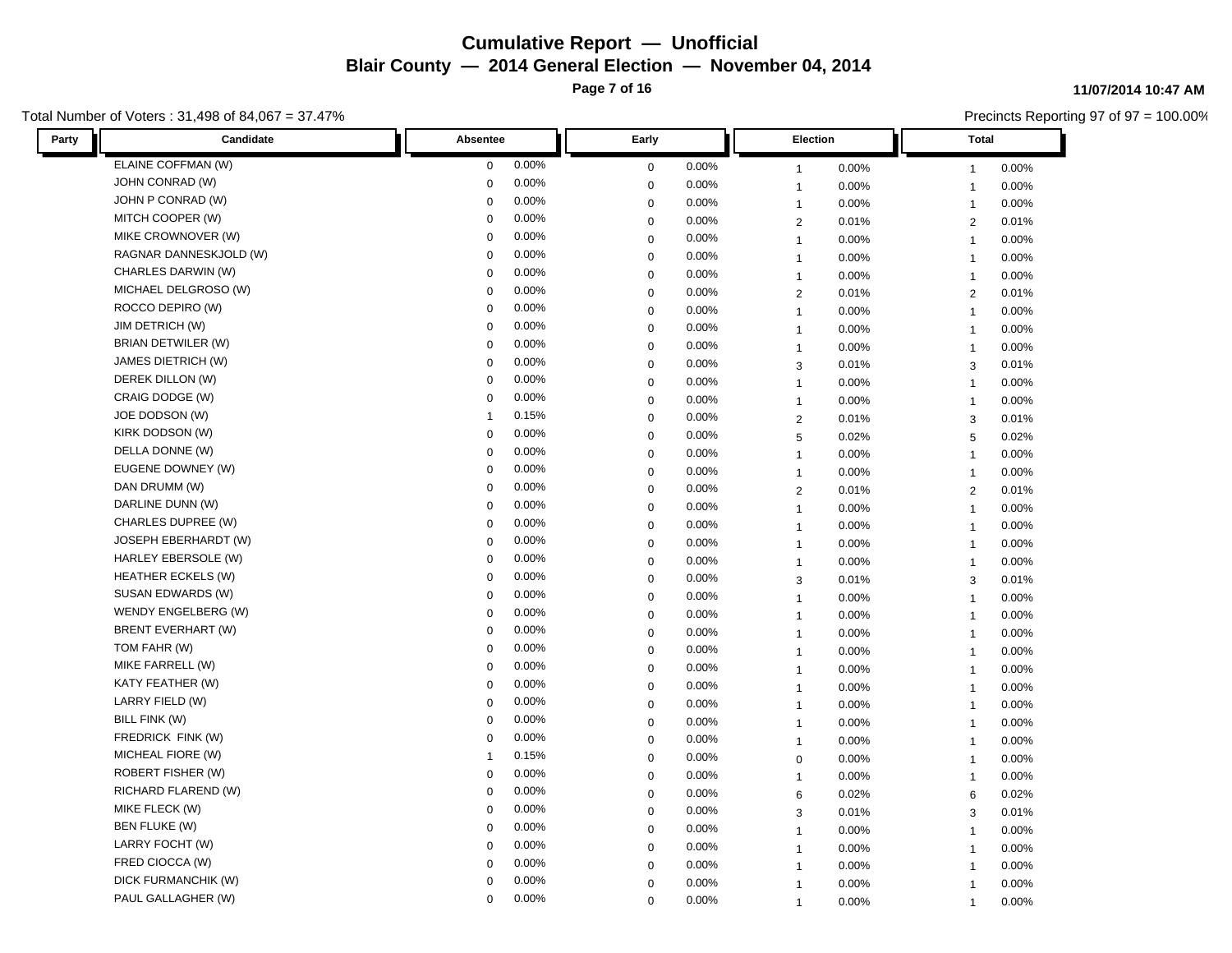**Page 8 of 16**

### Total Number of Voters : 31,498 of 84,067 = 37.47%

#### **11/07/2014 10:47 AM**

| Candidate<br>Party         | Absentee       | Early       | <b>Election</b> | <b>Total</b>   |
|----------------------------|----------------|-------------|-----------------|----------------|
| KAYDEE GATHAGAN (W)        | 0.00%          | 0.00%       | 0.00%           | 0.00%          |
|                            | 0              | $\mathbf 0$ | $\mathbf{1}$    | $\mathbf{1}$   |
| NOEA GEHRET (W)            | 0.00%          | 0.00%       | 0.00%           | 0.00%          |
|                            | 0              | $\mathbf 0$ | $\mathbf{1}$    | $\mathbf{1}$   |
| CHARLES GILLESPIE (W)      | 0.00%          | 0.00%       | 0.00%           | 0.00%          |
|                            | 0              | $\mathbf 0$ | $\overline{1}$  | $\mathbf{1}$   |
| DONNA GORITY (W)           | 0.15%          | 0.00%       | 0.02%           | 0.02%          |
|                            | 1              | $\mathbf 0$ | $\overline{4}$  | 5              |
| ELLEN GOTTSHALL (W)        | 0.00%          | $\mathbf 0$ | 0.00%           | 0.00%          |
|                            | 0              | 0.00%       | $\mathbf{1}$    | $\overline{1}$ |
| JERRY GREEN (W)            | 0.15%          | 0.00%       | $\sqrt{2}$      | 0.01%          |
|                            | $\mathbf{1}$   | $\mathbf 0$ | 0.01%           | 3              |
| <b>GALEN GRIMES (W)</b>    | 0.00%          | 0.00%       | 0.00%           | 0.00%          |
|                            | 0              | $\mathbf 0$ | $\mathbf{1}$    | $\mathbf{1}$   |
| CALEB GWINN (W)            | 0.00%          | 0.00%       | 0.00%           | 0.00%          |
|                            | 0              | $\mathbf 0$ | $\mathbf{1}$    | $\overline{1}$ |
| JEFFREY M HALL (W)         | 0.00%          | $\mathbf 0$ | 0.00%           | 0.00%          |
|                            | 0              | 0.00%       | $\mathbf{1}$    | $\mathbf{1}$   |
| ROB HARPER (W)             | 0.00%          | 0.00%       | $\mathbf{1}$    | 0.00%          |
|                            | 0              | $\mathbf 0$ | 0.00%           | $\mathbf{1}$   |
| ALANNA HARTZOK (W)         | 0.00%          | 0.00%       | 0.01%           | 0.01%          |
|                            | 0              | $\mathbf 0$ | 2               | 2              |
| THERESA M HEISS (W)        | 0.00%          | $\mathbf 0$ | 0.00%           | 0.00%          |
|                            | 0              | 0.00%       | $\mathbf{1}$    | $\overline{1}$ |
| BRENT HESCOX (W)           | 0.00%          | 0.00%       | 0.00%           | 0.00%          |
|                            | 0              | $\mathbf 0$ | $\mathbf{1}$    | $\overline{1}$ |
| <b>FREDERICK HICKS (W)</b> | 0.00%          | 0.00%       | $\overline{2}$  | 0.01%          |
|                            | $\mathbf 0$    | $\mathbf 0$ | 0.01%           | 2              |
| WAYNE HIPPO (W)            | 0              | $\mathbf 0$ | 0.00%           | 0.00%          |
|                            | 0.00%          | 0.00%       | $\mathbf{1}$    | $\mathbf{1}$   |
| SCOTT HOFFERR (W)          | 0.00%          | $\mathbf 0$ | 0.00%           | 0.00%          |
|                            | 0              | 0.00%       | $\mathbf{1}$    | $\mathbf{1}$   |
| LARRY HOFFMAN (W)          | 0.00%          | 0.00%       | 0.00%           | 0.00%          |
|                            | 0              | $\mathbf 0$ | $\mathbf{1}$    | $\mathbf{1}$   |
| RYAN HOLLINGSWORTH (W)     | 0.00%          | $\mathbf 0$ | 0.00%           | 0.00%          |
|                            | 0              | 0.00%       | $\mathbf{1}$    | $\mathbf{1}$   |
| THOMAS HOLSINGER (W)       | 0.00%          | $\mathbf 0$ | $\sqrt{2}$      | 2              |
|                            | 0              | 0.00%       | 0.01%           | 0.01%          |
| MEGHAN HOOPER (W)          | 0.00%          | 0.00%       | 0.00%           | 0.00%          |
|                            | 0              | $\mathbf 0$ | $\mathbf{1}$    | $\mathbf{1}$   |
| ERIC HORELL (W)            | 0.00%          | $\mathbf 0$ | 0.00%           | 0.00%          |
|                            | 0              | 0.00%       | $\mathbf{1}$    | $\mathbf{1}$   |
| JOHN HORELL (W)            | 0.00%          | $\mathbf 0$ | 0.00%           | 0.00%          |
|                            | 0              | 0.00%       | $\mathbf{1}$    | $\mathbf{1}$   |
| STEPHEN GEORGE HORELL (W)  | 0.15%          | $\mathbf 0$ | 0.00%           | 0.00%          |
|                            | $\overline{1}$ | $0.00\%$    | $\mathbf 0$     | $\overline{1}$ |
| MIKE HORTON (W)            | 0.00%          | 0.00%       | 0.00%           | 0.00%          |
|                            | 0              | $\mathbf 0$ | $\mathbf{1}$    | $\mathbf{1}$   |
| <b>ROBERT HOUSEMAN (W)</b> | 0.00%          | 0.00%       | 5               | 0.02%          |
|                            | 0              | $\mathbf 0$ | 0.02%           | 5              |
| RICHARD HOWARD (W)         | 0.00%          | $\mathbf 0$ | $\overline{2}$  | $\overline{2}$ |
|                            | 0              | 0.00%       | 0.01%           | 0.01%          |
| FORREST HUGG (W)           | 0.00%          | 0.00%       | 0.00%           | 0.00%          |
|                            | 0              | $\mathbf 0$ | $\mathbf{1}$    | $\overline{1}$ |
| NICK WUCKOVICH III (W)     | 0.15%          | 0.00%       | $\mathbf 0$     | 0.00%          |
|                            | $\overline{1}$ | $\mathbf 0$ | 0.00%           | $\mathbf{1}$   |
| SHANE IRWIN (W)            | 0.00%          | $\mathbf 0$ | 0.00%           | 0.00%          |
|                            | 0              | $0.00\%$    | $\mathbf{1}$    | $\mathbf{1}$   |
| BOB JEFFCO (W)             | 0.00%          | $\mathbf 0$ | 0.00%           | 0.00%          |
|                            | 0              | 0.00%       | $\mathbf{1}$    | $\mathbf{1}$   |
| ROB JODON (W)              | 0.00%          | 0.00%       | 0.00%           | 0.00%          |
|                            | 0              | $\mathbf 0$ | $\mathbf{1}$    | $\mathbf{1}$   |
| JOHNMCCLELLAN (W)          | 0.00%          | 0.00%       | 0.00%           | 0.00%          |
|                            | 0              | $\mathbf 0$ | $\mathbf{1}$    | $\mathbf{1}$   |
| LARRY JOHNSTON (W)         | 0              | $\mathbf 0$ | 0.00%           | 0.00%          |
|                            | 0.00%          | 0.00%       | $\mathbf{1}$    | $\overline{1}$ |
| JOHN LUKE JR (W)           | 0.00%          | $\mathbf 0$ | $\sqrt{2}$      | $\overline{2}$ |
|                            | 0              | 0.00%       | 0.01%           | 0.01%          |
| BOB JUBELERER (W)          | 0.00%          | 0.00%       | 0.02%           | 0.02%          |
|                            | 0              | $\mathbf 0$ | $\sqrt{5}$      | 5              |
| MICHAEL KEATING (W)        | 0.15%          | $\mathbf 0$ | 0.00%           | 0.00%          |
|                            | 1              | 0.00%       | $\mathbf 0$     | $\mathbf{1}$   |
| <b>BRUCE KELLY (W)</b>     | 0.29%          | $\mathbf 0$ | $\mathbf 0$     | 2              |
|                            | $\overline{2}$ | 0.00%       | 0.00%           | 0.01%          |
| MACK KENKAY (W)            | 0.00%          | 0.00%       | 0.00%           | 0.00%          |
|                            | 0              | $\mathbf 0$ | $\mathbf{1}$    | $\mathbf{1}$   |
| CHRISTOPHER KENYON (W)     | 0              | 0.00%       | 0.00%           | 0.00%          |
|                            | 0.00%          | $\mathbf 0$ | $\mathbf{1}$    | $\mathbf{1}$   |
| JOHN KING (W)              | 0.00%          | $\mathbf 0$ | 0.00%           | 0.00%          |
|                            | 0              | 0.00%       | $\mathbf{1}$    | $\overline{1}$ |
| JUSTIN KLEINOSKY (W)       | 0.00%          | 0.00%       | 0.00%           | 0.00%          |
|                            | 0              | $\mathbf 0$ | $\mathbf{1}$    | $\mathbf{1}$   |
| ROY KNUPP (W)              | 0.00%          | 0.00%       | 0.00%           | 0.00%          |
|                            | $\Omega$       | $\mathbf 0$ | $\overline{1}$  | $\mathbf{1}$   |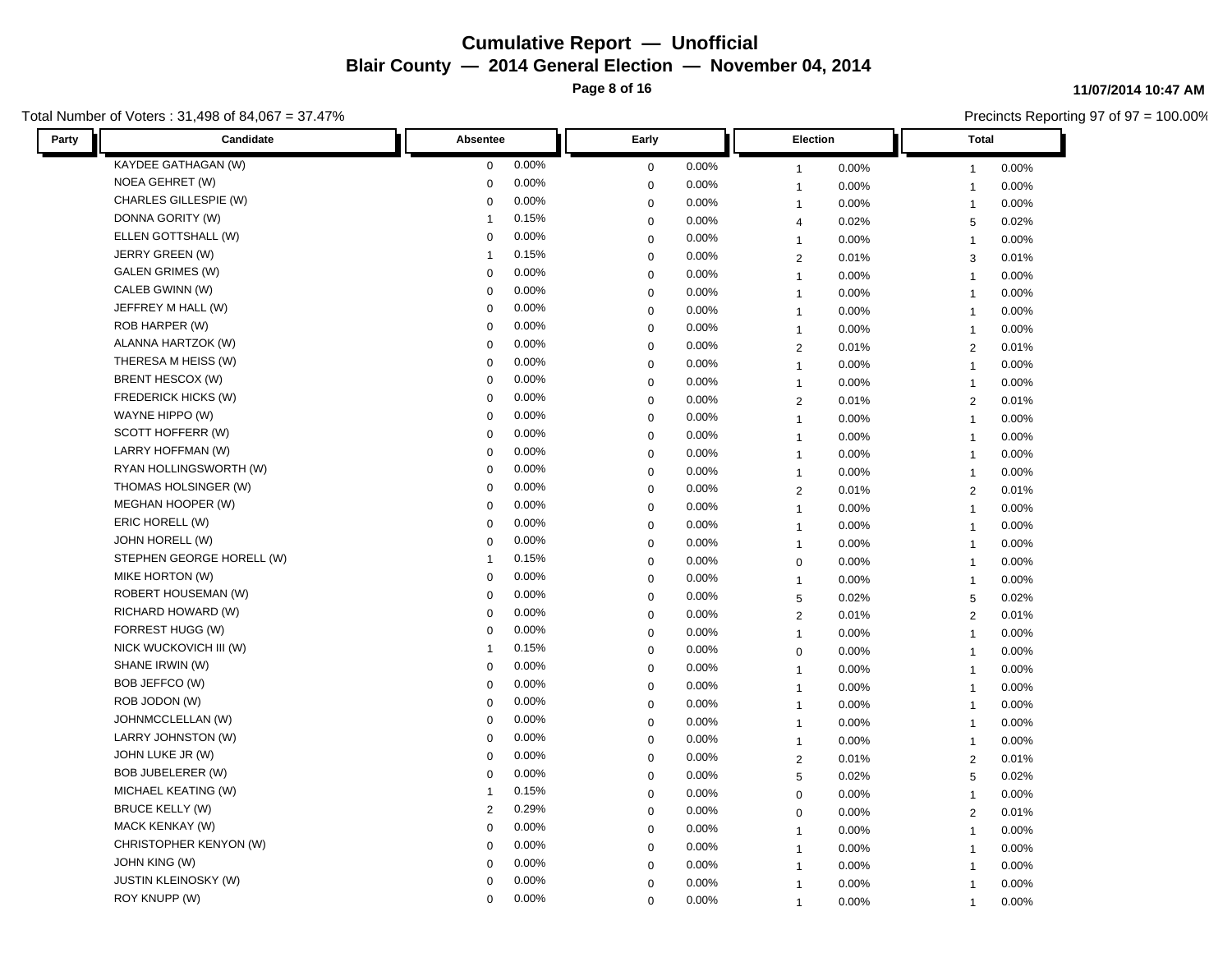**Page 9 of 16**

### Total Number of Voters : 31,498 of 84,067 = 37.47%

#### **11/07/2014 10:47 AM**

| Candidate<br>Party       | Absentee    | Early       | <b>Election</b> | <b>Total</b>   |
|--------------------------|-------------|-------------|-----------------|----------------|
| ADAM KOST (W)            | 0.00%       | 0.00%       | 0.00%           | 0.00%          |
|                          | $\mathbf 0$ | $\mathbf 0$ | $\mathbf{1}$    | $\mathbf{1}$   |
| GILLIAN KRATZER (W)      | 0.00%       | 0.00%       | 0.01%           | 0.01%          |
|                          | $\mathbf 0$ | $\Omega$    | $\overline{2}$  | $\overline{2}$ |
| JAMES KRUG (W)           | 0.00%       | 0.00%       | 5               | 0.02%          |
|                          | $\mathbf 0$ | 0           | 0.02%           | 5              |
| RACHAEL KUNTZ (W)        | 0.00%       | 0.00%       | 0.00%           | 0.00%          |
|                          | $\mathbf 0$ | 0           | $\mathbf{1}$    | $\mathbf{1}$   |
| BRADLEY LANTZ (W)        | 0.00%       | 0.00%       | 0.00%           | 0.00%          |
|                          | $\pmb{0}$   | 0           | $\mathbf{1}$    | $\overline{1}$ |
| GARY LASCOLI (W)         | 0.00%       | 0           | 0.00%           | 0.00%          |
|                          | $\pmb{0}$   | 0.00%       | $\mathbf{1}$    | $\overline{1}$ |
| JIM LAYHEY (W)           | 0.00%       | 0.00%       | 0.00%           | 0.00%          |
|                          | $\mathbf 0$ | 0           | $\mathbf{1}$    | $\mathbf{1}$   |
| CHARLIE LEIDEN (W)       | 0.00%       | 0.00%       | 0.00%           | 0.00%          |
|                          | $\mathbf 0$ | 0           | $\overline{1}$  | $\overline{1}$ |
| IAN LESLIE (W)           | 0.00%       | $\mathbf 0$ | 0.00%           | 0.00%          |
|                          | $\mathbf 0$ | 0.00%       | $\mathbf{1}$    | $\overline{1}$ |
| MAUREEN LETCHER (W)      | 0.00%       | 0.00%       | $\mathbf{1}$    | 0.00%          |
|                          | $\mathbf 0$ | $\mathbf 0$ | 0.00%           | $\mathbf{1}$   |
| WILLIAM LIGHTNER (W)     | 0.00%       | 0.00%       | 0.00%           | 0.00%          |
|                          | $\pmb{0}$   | 0           | $\overline{1}$  | $\mathbf{1}$   |
| SCOTT A LIVINGSTON (W)   | 0.00%       | 0.00%       | 0.00%           | 0.00%          |
|                          | $\mathbf 0$ | $\mathbf 0$ | $\mathbf{1}$    | $\overline{1}$ |
| JOE LOGAN (W)            | 0.00%       | 0.00%       | 0.00%           | 0.00%          |
|                          | $\mathbf 0$ | $\mathbf 0$ | $\mathbf{1}$    | $\overline{1}$ |
| BRIAN D LONG (W)         | 0.15%       | 0.00%       | 0.00%           | 0.00%          |
|                          | -1          | 0           | $\pmb{0}$       | $\mathbf{1}$   |
| JAMES LOWE (W)           | $\mathbf 0$ | 0           | 0.01%           | 0.01%          |
|                          | 0.00%       | 0.00%       | $\overline{2}$  | 2              |
| AMANDA LYKENS (W)        | 0.00%       | 0           | 0.00%           | 0.00%          |
|                          | $\mathbf 0$ | 0.00%       | $\mathbf{1}$    | $\overline{1}$ |
| JASON LYNN (W)           | 0.00%       | 0.00%       | 0.02%           | 0.02%          |
|                          | $\mathbf 0$ | 0           | 6               | 6              |
| BILL MAHER (W)           | 0.00%       | $\mathbf 0$ | 0.00%           | 0.00%          |
|                          | $\mathbf 0$ | 0.00%       | $\mathbf{1}$    | $\mathbf{1}$   |
| <b>BILL MAINES (W)</b>   | 0.00%       | $\mathbf 0$ | 0.00%           | 0.00%          |
|                          | $\mathbf 0$ | 0.00%       | $\mathbf{1}$    | $\mathbf{1}$   |
| HUNTER MARSHA (W)        | 0.00%       | 0.00%       | 0.00%           | 0.00%          |
|                          | $\mathbf 0$ | 0           | $\mathbf{1}$    | $\mathbf{1}$   |
| <b>GRANT MARTIN (W)</b>  | 0.00%       | 0           | 0.00%           | 0.00%          |
|                          | $\mathbf 0$ | 0.00%       | $\mathbf{1}$    | $\mathbf{1}$   |
| MARY COOK (W)            | 0.00%       | 0           | 0.00%           | 0.00%          |
|                          | $\mathbf 0$ | 0.00%       | $\overline{1}$  | $\overline{1}$ |
| JAMES MCCARVILLE (W)     | 0.00%       | 0.00%       | 0.00%           | 0.00%          |
|                          | $\mathbf 0$ | $\mathbf 0$ | $\overline{1}$  | $\overline{1}$ |
| RONALD MCDONALD (W)      | 0.00%       | 0.00%       | 0.00%           | 0.00%          |
|                          | $\mathbf 0$ | $\mathbf 0$ | $\mathbf{1}$    | $\mathbf{1}$   |
| KIM MCELHATTEN (W)       | 0.00%       | 0.00%       | 0.00%           | 0.00%          |
|                          | $\mathbf 0$ | 0           | $\mathbf{1}$    | $\mathbf{1}$   |
| SUZANNE MCELVENNEY (W)   | 0.00%       | 0.00%       | 0.00%           | 0.00%          |
|                          | $\mathbf 0$ | $\mathbf 0$ | $\mathbf{1}$    | $\mathbf{1}$   |
| MIKE MCLELLAN (W)        | 0.00%       | 0.00%       | 0.00%           | 0.00%          |
|                          | $\mathbf 0$ | 0           | $\mathbf{1}$    | $\overline{1}$ |
| MARGARET M MCMINN (W)    | 0.00%       | 0.00%       | 0.00%           | 0.00%          |
|                          | $\mathbf 0$ | 0           | $\mathbf{1}$    | $\mathbf{1}$   |
| ROBERT MCMINN (W)        | 0.00%       | $\mathbf 0$ | 0.00%           | 0.00%          |
|                          | $\mathbf 0$ | $0.00\%$    | $\overline{1}$  | $\overline{1}$ |
| JOE MELUSKY (W)          | 0.00%       | 0.00%       | $\overline{2}$  | 2              |
|                          | $\mathbf 0$ | 0           | 0.01%           | 0.01%          |
| MIKE METRICK (W)         | 0.00%       | 0.00%       | $\mathbf{1}$    | 0.00%          |
|                          | $\mathbf 0$ | 0           | 0.00%           | $\mathbf{1}$   |
| <b>MATT MICHRINA (W)</b> | 0.00%       | 0.00%       | 0.00%           | 0.00%          |
|                          | $\mathbf 0$ | 0           | $\mathbf{1}$    | $\mathbf{1}$   |
| CHARLES MILLER (W)       | $\mathbf 0$ | 0.00%       | 0.00%           | 0.00%          |
|                          | 0.00%       | $\mathbf 0$ | $\mathbf{1}$    | $\overline{1}$ |
| DAN MILLIRON (W)         | 0.15%       | $\mathbf 0$ | $\pmb{0}$       | 0.00%          |
|                          | -1          | 0.00%       | 0.00%           | $\mathbf{1}$   |
| CHUCK MINIELLI (W)       | 0.00%       | 0.00%       | 0.00%           | 0.00%          |
|                          | $\mathbf 0$ | 0           | $\mathbf{1}$    | $\mathbf{1}$   |
| LOUIS MOLLICA (W)        | $\mathbf 0$ | 0           | 0.00%           | 0.00%          |
|                          | 0.00%       | 0.00%       | $\mathbf{1}$    | $\overline{1}$ |
| NATHANIEL MONAHAN (W)    | 0.00%       | $\mathbf 0$ | 2               | 2              |
|                          | $\mathbf 0$ | 0.00%       | 0.01%           | 0.01%          |
| ROBERT A MONTGOMERY (W)  | 0.00%       | 0.00%       | 0.00%           | 0.00%          |
|                          | $\mathbf 0$ | 0           | $\mathbf{1}$    | $\mathbf{1}$   |
| SEAN MORRISSEY (W)       | 0.00%       | 0.00%       | 0.00%           | 0.00%          |
|                          | $\mathbf 0$ | 0           | $\mathbf{1}$    | $\mathbf{1}$   |
| DAVE MOSES (W)           | 0.00%       | 0.00%       | 0.00%           | 0.00%          |
|                          | $\mathbf 0$ | $\mathbf 0$ | $\overline{1}$  | $\overline{1}$ |
| HARRY MULLENS (W)        | 0.00%       | 0.00%       | 0.00%           | 0.00%          |
|                          | $\mathbf 0$ | $\Omega$    | $\overline{1}$  | $\overline{1}$ |
| JOE MURGO (W)            | 0.00%       | 0.00%       | 0.00%           | 0.00%          |
|                          | $\Omega$    | $\mathbf 0$ | $\mathbf{1}$    | $\mathbf{1}$   |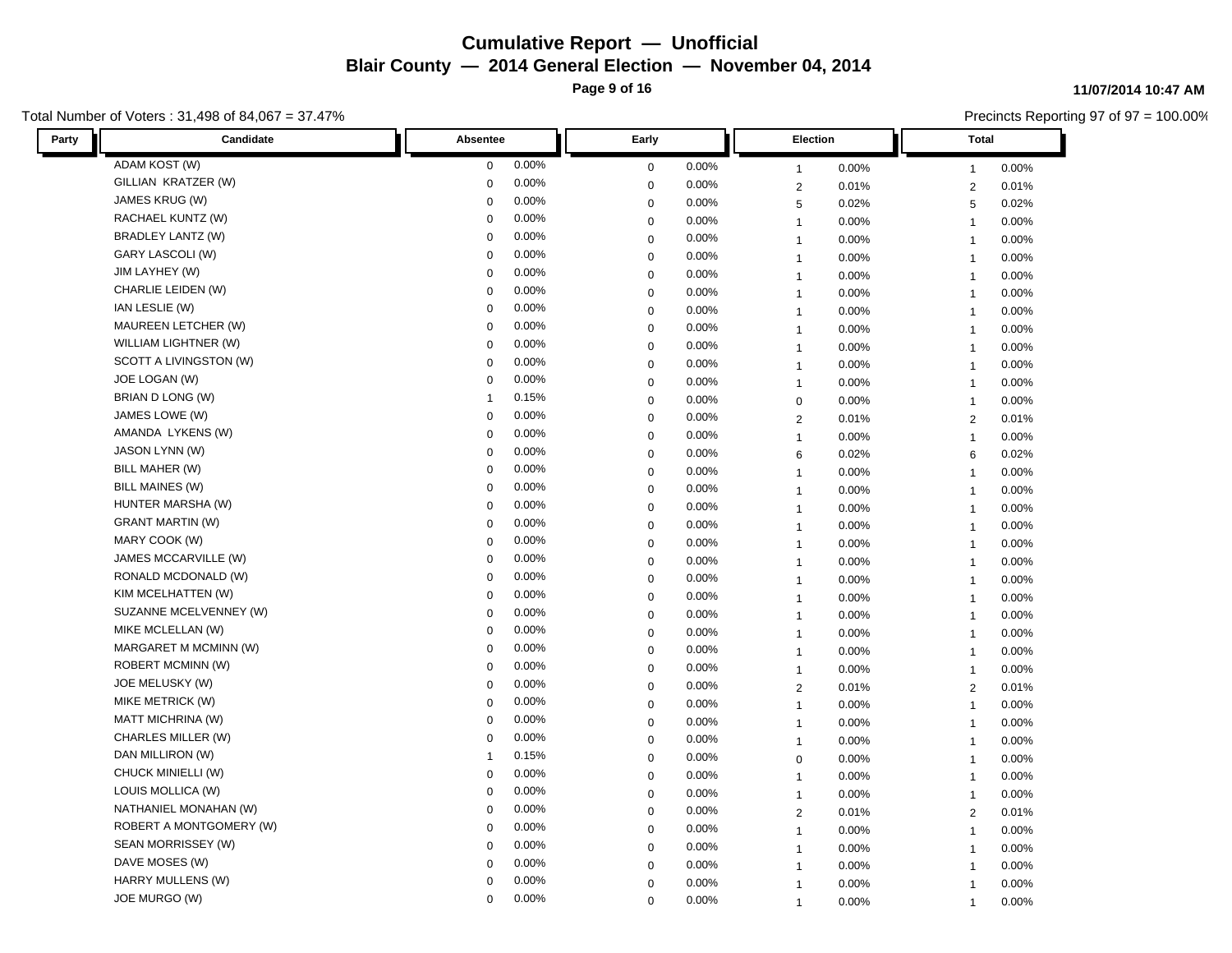**Page 10 of 16**

### Total Number of Voters : 31,498 of 84,067 = 37.47%

#### **11/07/2014 10:47 AM**

| Candidate<br>Party          | Absentee     | Early       | <b>Election</b> | Total          |
|-----------------------------|--------------|-------------|-----------------|----------------|
| CHAD MURRAY (W)             | 0.00%        | 0.00%       | 0.00%           | $0.00\%$       |
|                             | $\mathbf 0$  | $\mathbf 0$ | $\mathbf{1}$    | $\mathbf{1}$   |
| STEVEN E MYERS (W)          | 0.00%        | 0.00%       | 0.00%           | 0.00%          |
|                             | $\mathbf 0$  | $\mathbf 0$ | $\mathbf{1}$    | $\overline{1}$ |
| RALPH NADER (W)             | 0.00%        | 0.00%       | 0.00%           | 0.00%          |
|                             | $\Omega$     | $\mathbf 0$ | $\mathbf{1}$    | $\mathbf{1}$   |
| DAVE NEAL (W)               | 0.00%        | 0.00%       | 0.00%           | 0.00%          |
|                             | $\Omega$     | $\mathbf 0$ | $\mathbf{1}$    | $\mathbf{1}$   |
| DANIEL NOEL (W)             | 0.00%        | 0.00%       | 0.00%           | 0.00%          |
|                             | $\mathbf 0$  | $\mathbf 0$ | $\mathbf{1}$    | $\overline{1}$ |
| JEFFERY NYCUM (W)           | 0.00%        | $\mathbf 0$ | 0.00%           | 0.00%          |
|                             | $\mathbf 0$  | 0.00%       | $\mathbf{1}$    | $\overline{1}$ |
| DAVID ODELL (W)             | 0.00%        | 0.00%       | 0.00%           | 0.00%          |
|                             | $\Omega$     | $\mathbf 0$ | $\mathbf{1}$    | $\mathbf{1}$   |
| <b>JONATHAN OHARROW (W)</b> | 0.00%        | 0.00%       | 0.00%           | 0.00%          |
|                             | $\Omega$     | $\mathbf 0$ | $\overline{1}$  | $\overline{1}$ |
| BILL PADAMONSKY (W)         | 0.00%        | $\mathbf 0$ | 0.00%           | 0.00%          |
|                             | $\mathbf 0$  | 0.00%       | $\mathbf{1}$    | $\mathbf{1}$   |
| DENNIS PAGE (W)             | 0.00%        | 0.00%       | $\mathbf{1}$    | 0.00%          |
|                             | $\mathbf 0$  | $\mathbf 0$ | 0.00%           | $\mathbf{1}$   |
| DAVID PALAZZI (W)           | 0.00%        | 0.00%       | 0.00%           | 0.00%          |
|                             | $\mathbf 0$  | $\mathbf 0$ | $\mathbf{1}$    | $\mathbf{1}$   |
| JAMES HOOD PARKER (W)       | 0.00%        | 0.00%       | 0.00%           | 0.00%          |
|                             | $\mathbf 0$  | $\mathbf 0$ | $\mathbf{1}$    | $\mathbf{1}$   |
| <b>JULIE PATOSKY (W)</b>    | 0.00%        | 0.00%       | 0.00%           | 0.00%          |
|                             | $\Omega$     | $\mathbf 0$ | $\mathbf{1}$    | $\mathbf{1}$   |
| <b>JOSH PATT (W)</b>        | 0.00%        | 0.00%       | 0.00%           | 0.00%          |
|                             | $\Omega$     | $\mathbf 0$ | $\mathbf{1}$    | $\mathbf{1}$   |
| TREVOR PATTON (W)           | 0.00%        | 0.00%       | 0.01%           | 0.01%          |
|                             | $\Omega$     | $\mathbf 0$ | $\overline{2}$  | $\overline{2}$ |
| CINDY PLETCHER (W)          | 0.00%        | $\mathbf 0$ | 0.00%           | 0.00%          |
|                             | $\mathbf 0$  | 0.00%       | $\mathbf{1}$    | $\mathbf{1}$   |
| RUSSELL POND (W)            | 0.00%        | 0.00%       | 0.00%           | 0.00%          |
|                             | $\mathbf 0$  | $\mathbf 0$ | $\mathbf{1}$    | $\mathbf{1}$   |
| STANLEY POTOPA (W)          | 0.00%        | $\mathbf 0$ | 0.00%           | 0.00%          |
|                             | $\mathbf 0$  | 0.00%       | $\mathbf{1}$    | $\mathbf{1}$   |
| ERIC PRENDERGAST (W)        | 0.00%        | $\mathbf 0$ | $\mathbf{3}$    | 3              |
|                             | $\mathbf 0$  | 0.00%       | 0.01%           | 0.01%          |
| DWAYNE RAICHLE (W)          | 0.00%        | 0.00%       | 0.00%           | 0.00%          |
|                             | 0            | $\mathbf 0$ | $\mathbf{1}$    | $\mathbf{1}$   |
| CARLEE RANALLI (W)          | 0.00%        | $\mathbf 0$ | 0.00%           | 0.00%          |
|                             | $\mathbf 0$  | 0.00%       | $\mathbf{1}$    | $\mathbf{1}$   |
| MICHAEL RAWLINS (W)         | 0.00%        | $\mathbf 0$ | 0.00%           | 0.00%          |
|                             | $\Omega$     | 0.00%       | $\overline{1}$  | $\overline{1}$ |
| DAVID REDLINE (W)           | 0.00%        | 0.00%       | 0.00%           | 0.00%          |
|                             | $\mathbf 0$  | $\mathbf 0$ | $\mathbf{1}$    | $\mathbf{1}$   |
| JACK REILLY (W)             | 0.00%        | 0.00%       | 0.00%           | 0.00%          |
|                             | $\mathbf 0$  | $\mathbf 0$ | $\mathbf{1}$    | $\mathbf{1}$   |
| <b>GARRETT RHODES (W)</b>   | 0.00%        | 0.00%       | 0.00%           | 0.00%          |
|                             | $\Omega$     | $\mathbf 0$ | $\mathbf{1}$    | $\mathbf{1}$   |
| DILLON RICHARDS (W)         | 0.00%        | 0.00%       | 0.00%           | 0.00%          |
|                             | $\Omega$     | $\mathbf 0$ | $\mathbf{1}$    | $\overline{1}$ |
| DYLAN RICHARDS (W)          | 0.00%        | 0.00%       | 0.00%           | 0.00%          |
|                             | $\mathbf 0$  | $\mathbf 0$ | $\mathbf{1}$    | $\overline{1}$ |
| KATHLEEN RICHARDSON (W)     | 0.15%        | 0.00%       | $\pmb{0}$       | 0.00%          |
|                             | $\mathbf{1}$ | $\mathbf 0$ | 0.00%           | $\mathbf{1}$   |
| SEAN ROBINSON (W)           | 0.00%        | $\mathbf 0$ | 0.00%           | 0.00%          |
|                             | $\Omega$     | $0.00\%$    | $\overline{1}$  | $\overline{1}$ |
| XAVIER ROGERS (W)           | 0.00%        | 0.00%       | 0.00%           | 0.00%          |
|                             | $\Omega$     | $\mathbf 0$ | $\mathbf{1}$    | $\overline{1}$ |
| ASHTON ROMANO (W)           | 0.00%        | 0.00%       | 0.00%           | 0.00%          |
|                             | $\Omega$     | $\mathbf 0$ | $\mathbf{1}$    | $\mathbf{1}$   |
| TIA ROMANO (W)              | 0.00%        | 0.00%       | 0.00%           | 0.00%          |
|                             | $\mathbf 0$  | $\mathbf 0$ | $\mathbf{1}$    | $\mathbf{1}$   |
| FRANK ROSENHOOVER (W)       | 0.00%        | 0.00%       | 0.01%           | 2              |
|                             | $\mathbf 0$  | $\mathbf 0$ | 2               | 0.01%          |
| DREW ROUNTREE (W)           | 0.00%        | 0.00%       | $\mathbf{1}$    | 0.00%          |
|                             | $\mathbf 0$  | $\mathbf 0$ | 0.00%           | $\mathbf{1}$   |
| <b>JASON RUNK (W)</b>       | 0.00%        | 0.00%       | $\overline{2}$  | 0.01%          |
|                             | $\Omega$     | $\mathbf 0$ | 0.01%           | $\overline{2}$ |
| DANIEL LEE RUPP (W)         | 0.00%        | $\mathbf 0$ | 0.00%           | 0.00%          |
|                             | $\Omega$     | 0.00%       | $\mathbf{1}$    | $\overline{1}$ |
| TODD E RUSSELL (W)          | 0.00%        | $\mathbf 0$ | $\overline{2}$  | $\overline{2}$ |
|                             | $\Omega$     | 0.00%       | 0.01%           | 0.01%          |
| AYSAH SALAYMAL (W)          | 0.00%        | 0.00%       | 0.00%           | 0.00%          |
|                             | $\mathbf 0$  | $\mathbf 0$ | $\mathbf{1}$    | $\mathbf{1}$   |
| <b>KERI SALYARDS (W)</b>    | 0.00%        | 0.00%       | 0.00%           | 0.00%          |
|                             | $\mathbf 0$  | $\mathbf 0$ | $\mathbf{1}$    | $\mathbf{1}$   |
| MARK SAPITA (W)             | 0.00%        | 0.00%       | $\mathbf{1}$    | 0.00%          |
|                             | $\Omega$     | $\mathbf 0$ | 0.00%           | $\overline{1}$ |
| ANTHONY SARRATT (W)         | 0.15%        | 0.00%       | 0.00%           | 0.00%          |
|                             | $\mathbf{1}$ | $\mathbf 0$ | $\mathbf 0$     | $\overline{1}$ |
| <b>BRIAN SAYLOR (W)</b>     | 0.00%        | 0.00%       | 0.00%           | 0.00%          |
|                             | $\Omega$     | $\mathbf 0$ | $\mathbf{1}$    | $\mathbf{1}$   |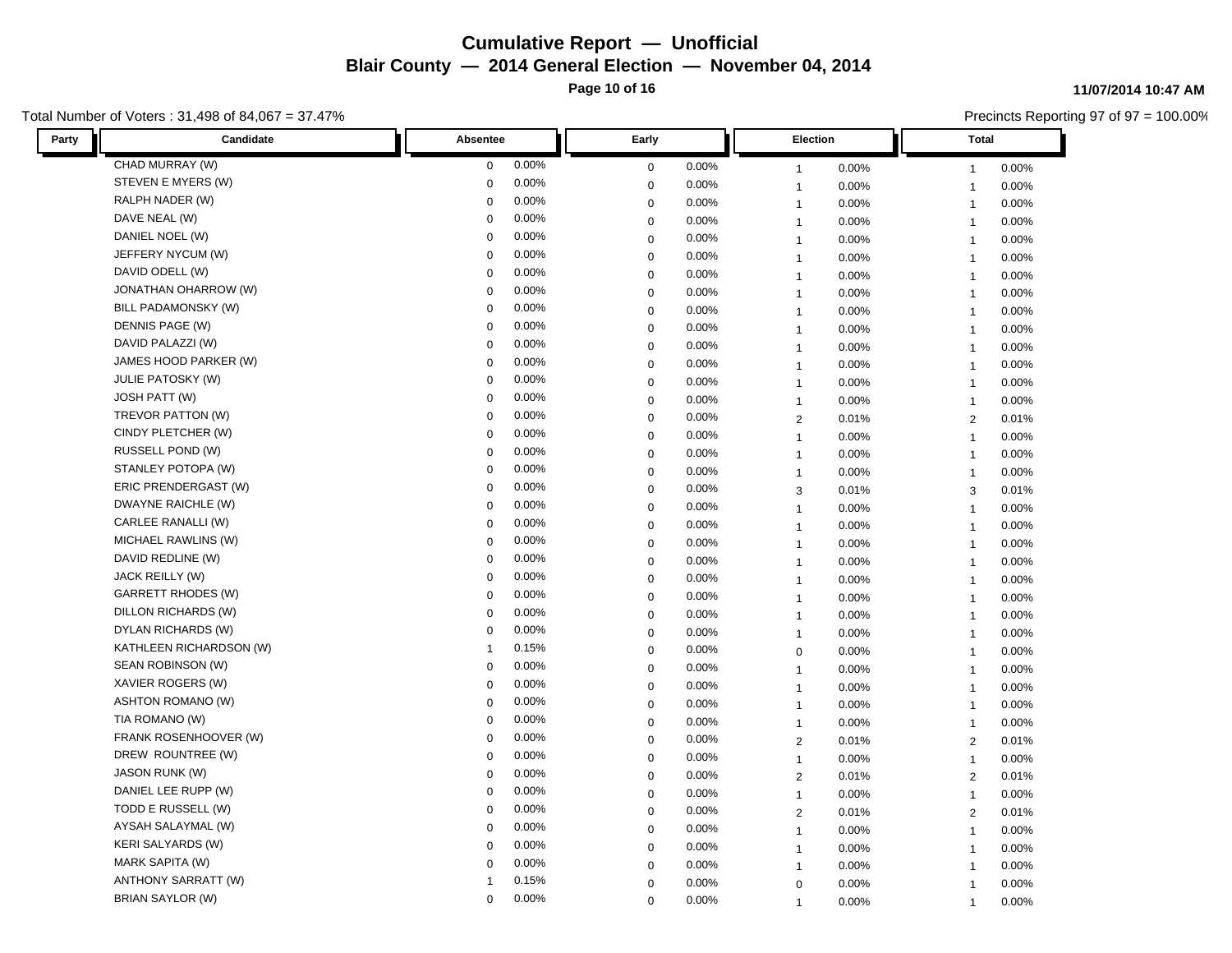**Page 11 of 16**

### Total Number of Voters : 31,498 of 84,067 = 37.47%

#### **11/07/2014 10:47 AM**

| Candidate<br>Party         | Absentee    | Early       | <b>Election</b> | Total          |  |
|----------------------------|-------------|-------------|-----------------|----------------|--|
| NORMAN L SAYLOR (W)        | 0.00%       | 0.00%       | 2               | 0.01%          |  |
|                            | $\mathbf 0$ | $\mathbf 0$ | 0.01%           | $\overline{2}$ |  |
| RICK SCHREIER (W)          | 0.00%       | 0.00%       | 0.00%           | 0.00%          |  |
|                            | $\mathbf 0$ | $\mathbf 0$ | $\mathbf{1}$    | $\overline{1}$ |  |
| ARIK SHILDT (W)            | 0.00%       | 0.00%       | 0.00%           | 0.00%          |  |
|                            | $\Omega$    | $\mathbf 0$ | $\mathbf{1}$    | $\mathbf{1}$   |  |
| BILL SHUSTER (W)           | 0.00%       | 0.00%       | 0.00%           | 0.00%          |  |
|                            | $\Omega$    | $\mathbf 0$ | $\mathbf{1}$    | $\mathbf{1}$   |  |
| <b>BUD SHUSTER (W)</b>     | 0.00%       | 0.00%       | 0.00%           | 0.00%          |  |
|                            | $\mathbf 0$ | $\mathbf 0$ | $\mathbf{1}$    | $\mathbf{1}$   |  |
| DOUGLAS SINGER (W)         | 0.00%       | $\mathbf 0$ | $\overline{2}$  | $\overline{2}$ |  |
|                            | $\mathbf 0$ | 0.00%       | 0.01%           | 0.01%          |  |
| ADAM SLOAN (W)             | 0.00%       | 0.00%       | $\overline{2}$  | $\overline{2}$ |  |
|                            | $\Omega$    | $\mathbf 0$ | 0.01%           | 0.01%          |  |
| JOHN SLOVIKOVSKI (W)       | 0.00%       | 0.00%       | 0.00%           | 0.00%          |  |
|                            | $\Omega$    | $\mathbf 0$ | $\mathbf{1}$    | $\overline{1}$ |  |
| DAVE SMITH (W)             | 0.00%       | $\mathbf 0$ | 0.00%           | 0.00%          |  |
|                            | $\pmb{0}$   | 0.00%       | $\mathbf{1}$    | $\mathbf{1}$   |  |
| <b>JOHN SMITH (W)</b>      | 0.00%       | 0.00%       | 3               | 3              |  |
|                            | $\mathbf 0$ | $\mathbf 0$ | 0.01%           | 0.01%          |  |
| TOM SMITH (W)              | 0.00%       | 0.00%       | 0.00%           | 0.00%          |  |
|                            | $\mathbf 0$ | $\mathbf 0$ | $\mathbf{1}$    | $\mathbf{1}$   |  |
| SEAN SNYDER (W)            | 0.00%       | 0.00%       | 0.00%           | 0.00%          |  |
|                            | $\Omega$    | $\mathbf 0$ | $\mathbf{1}$    | $\mathbf{1}$   |  |
| TIMOTHY J SOLOBAY (W)      | 0.00%       | 0.00%       | 0.00%           | 0.00%          |  |
|                            | $\mathbf 0$ | $\mathbf 0$ | $\mathbf{1}$    | $\mathbf{1}$   |  |
| ROY SPIERS (W)             | 0.00%       | 0.00%       | 0.00%           | 0.00%          |  |
|                            | $\Omega$    | $\mathbf 0$ | $\mathbf{1}$    | $\mathbf{1}$   |  |
| ERIC SRAL (W)              | 0.00%       | $\mathbf 0$ | 0.00%           | 0.00%          |  |
|                            | $\Omega$    | 0.00%       | $\mathbf{1}$    | $\overline{1}$ |  |
| PETER STARR (W)            | 0.00%       | $\mathbf 0$ | 0.00%           | 0.00%          |  |
|                            | $\mathbf 0$ | 0.00%       | $\mathbf{1}$    | $\mathbf{1}$   |  |
| JERRY STERN (W)            | 0.00%       | 0.00%       | 0.00%           | 0.00%          |  |
|                            | $\mathbf 0$ | $\mathbf 0$ | $\mathbf{1}$    | $\mathbf{1}$   |  |
| <b>GLENN STEVENS (W)</b>   | 0.00%       | $\mathbf 0$ | 0.00%           | 0.00%          |  |
|                            | $\Omega$    | 0.00%       | $\mathbf{1}$    | $\mathbf{1}$   |  |
| <b>BRETT STEWART (W)</b>   | 0.00%       | $\mathbf 0$ | $\mathbf{1}$    | 0.00%          |  |
|                            | $\Omega$    | 0.00%       | 0.00%           | $\mathbf{1}$   |  |
| NICHOLAS STITT (W)         | 0.00%       | 0.00%       | 0.00%           | 0.00%          |  |
|                            | $\mathbf 0$ | $\mathbf 0$ | $\mathbf{1}$    | $\mathbf{1}$   |  |
| DUSTIN STROUP (W)          | 0.00%       | $\mathbf 0$ | 0.00%           | 0.00%          |  |
|                            | $\mathbf 0$ | 0.00%       | $\mathbf{1}$    | $\mathbf{1}$   |  |
| JAMES B SWAN (W)           | 0.00%       | $\mathbf 0$ | 0.00%           | 0.00%          |  |
|                            | $\Omega$    | 0.00%       | $\mathbf{1}$    | $\overline{1}$ |  |
| JOHN SWOPE (W)             | 0.00%       | 0.00%       | 0.01%           | 0.01%          |  |
|                            | $\Omega$    | $\mathbf 0$ | $\overline{2}$  | $\overline{2}$ |  |
| DAVID TAYLOR (W)           | 0.00%       | 0.00%       | 0.00%           | 0.00%          |  |
|                            | 0           | $\mathbf 0$ | $\mathbf{1}$    | $\mathbf{1}$   |  |
| TED BEAMM (W)              | 0.00%       | 0.00%       | 0.00%           | 0.00%          |  |
|                            | $\Omega$    | $\mathbf 0$ | $\mathbf{1}$    | $\mathbf{1}$   |  |
| ROBERT TURCOVSKI (W)       | 0.00%       | 0.00%       | 0.00%           | 0.00%          |  |
|                            | $\Omega$    | $\mathbf 0$ | $\mathbf{1}$    | $\mathbf{1}$   |  |
| <b>BENJAMIN TUREK (W)</b>  | 0.00%       | 0.00%       | $\overline{2}$  | 0.01%          |  |
|                            | $\mathbf 0$ | $\mathbf 0$ | 0.01%           | $\overline{2}$ |  |
| BRIAN UMHOLTZ (W)          | 0.00%       | 0.00%       | $\mathbf{1}$    | 0.00%          |  |
|                            | $\Omega$    | $\mathbf 0$ | 0.00%           | $\mathbf{1}$   |  |
| JS VIPON (W)               | 0.00%       | $\mathbf 0$ | $\overline{2}$  | $\overline{2}$ |  |
|                            | $\Omega$    | 0.00%       | 0.01%           | 0.01%          |  |
| AARON WAGNER (W)           | 0.00%       | 0.00%       | 0.00%           | 0.00%          |  |
|                            | $\Omega$    | $\mathbf 0$ | $\mathbf{1}$    | $\overline{1}$ |  |
| <b>GEORGE WAREN (W)</b>    | 0.00%       | 0.00%       | 0.00%           | 0.00%          |  |
|                            | $\mathbf 0$ | $\mathbf 0$ | $\mathbf{1}$    | $\mathbf{1}$   |  |
| <b>GERALD M WARING (W)</b> | 0.00%       | 0.00%       | 0.00%           | 0.00%          |  |
|                            | $\mathbf 0$ | $\mathbf 0$ | $\mathbf{1}$    | $\mathbf{1}$   |  |
| DAVID S WEIMER (W)         | 0.00%       | $\mathbf 0$ | 0.00%           | $0.00\%$       |  |
|                            | $\mathbf 0$ | 0.00%       | $\mathbf{1}$    | $\mathbf{1}$   |  |
| RANDY WEYANT (W)           | 0.00%       | $\mathbf 0$ | 0.00%           | 0.00%          |  |
|                            | $\mathbf 0$ | 0.00%       | $\mathbf{1}$    | $\mathbf{1}$   |  |
| LORI BECHTEL WHEERY (W)    | 0.00%       | 0.00%       | 0.00%           | 0.00%          |  |
|                            | $\Omega$    | $\mathbf 0$ | $\mathbf{1}$    | $\mathbf{1}$   |  |
| JASON WILKINSON (W)        | 0.00%       | $\mathbf 0$ | 0.00%           | 0.00%          |  |
|                            | $\Omega$    | 0.00%       | $\mathbf{1}$    | $\mathbf{1}$   |  |
| <b>KEVIN WILLIS (W)</b>    | 0.00%       | $\mathbf 0$ | $\overline{2}$  | $\overline{2}$ |  |
|                            | $\Omega$    | 0.00%       | 0.01%           | 0.01%          |  |
| BRITT WILSON (W)           | 0.00%       | 0.00%       | 0.00%           | 0.00%          |  |
|                            | $\mathbf 0$ | $\mathbf 0$ | $\mathbf{1}$    | $\mathbf{1}$   |  |
| GREGORY B WILSON (W)       | 0.00%       | 0.00%       | 0.00%           | 0.00%          |  |
|                            | $\Omega$    | $\mathbf 0$ | $\mathbf{1}$    | $\mathbf{1}$   |  |
| JAMES WINKLER (W)          | 0.00%       | 0.00%       | 0.00%           | 0.00%          |  |
|                            | $\Omega$    | $\mathbf 0$ | $\mathbf{1}$    | $\overline{1}$ |  |
| KEVIN WINKLER (W)          | 0.00%       | 0.00%       | 0.00%           | 0.00%          |  |
|                            | $\Omega$    | $\mathbf 0$ | $\mathbf{1}$    | $\overline{1}$ |  |
| DARLA WITMER (W)           | 0.00%       | 0.00%       | 0.00%           | 0.00%          |  |
|                            | $\Omega$    | $\Omega$    | $\mathbf{1}$    | $\mathbf{1}$   |  |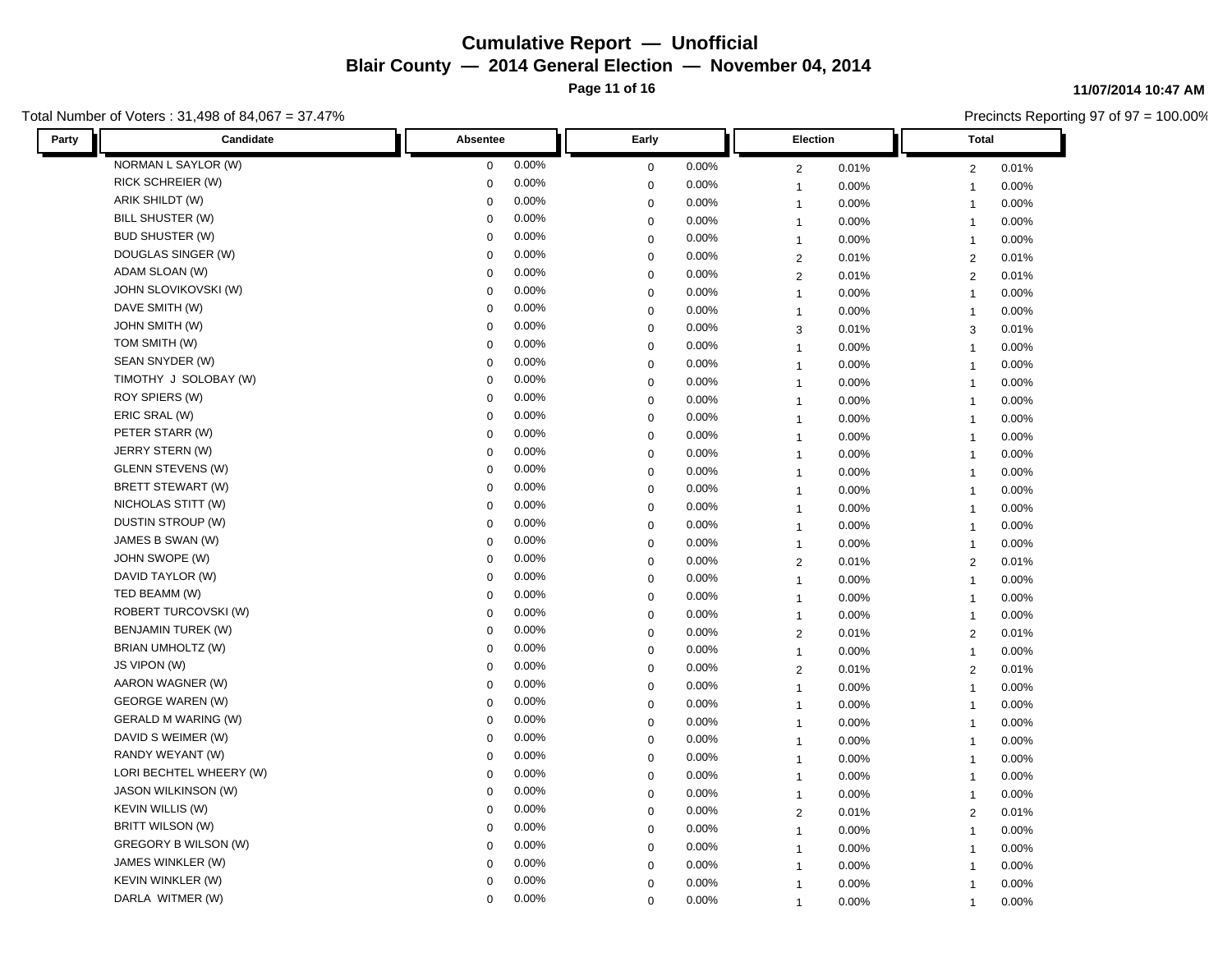**Page 12 of 16**

### **11/07/2014 10:47 AM**

Precincts Reporting 97 of 97 = 100.00%

| Party | Candidate                           | Absentee             |                      | Early                   |                | <b>Election</b>   |                 | Total             |                 |
|-------|-------------------------------------|----------------------|----------------------|-------------------------|----------------|-------------------|-----------------|-------------------|-----------------|
|       | TOM WOLF (W)<br>BOB YARBER (W)      | $\Omega$<br>$\Omega$ | $0.00\%$<br>$0.00\%$ | $\mathbf 0$<br>$\Omega$ | 0.00%<br>0.00% |                   | 0.00%<br>0.00%  |                   | 0.00%<br>0.00%  |
|       | MARK YOHN (W)<br>EDWARD ZOVINKA (W) | $\Omega$<br>$\Omega$ | $0.00\%$<br>$0.00\%$ | 0<br>$\mathbf 0$        | 0.00%<br>0.00% |                   | 0.00%<br>0.00%  |                   | 0.00%<br>0.00%  |
|       | <b>Cast Votes:</b>                  | 685                  | 78.56%               | $\Omega$                | 0.00%          | 24,640            | 80.45%          | 25,325            | 80.40%          |
|       | Over Votes:<br><b>Under Votes:</b>  | $\Omega$<br>187      | $0.00\%$<br>21.44%   | $\Omega$<br>$\Omega$    | 0.00%<br>0.00% | $\Omega$<br>5,986 | 0.00%<br>19.55% | $\Omega$<br>6,173 | 0.00%<br>19.60% |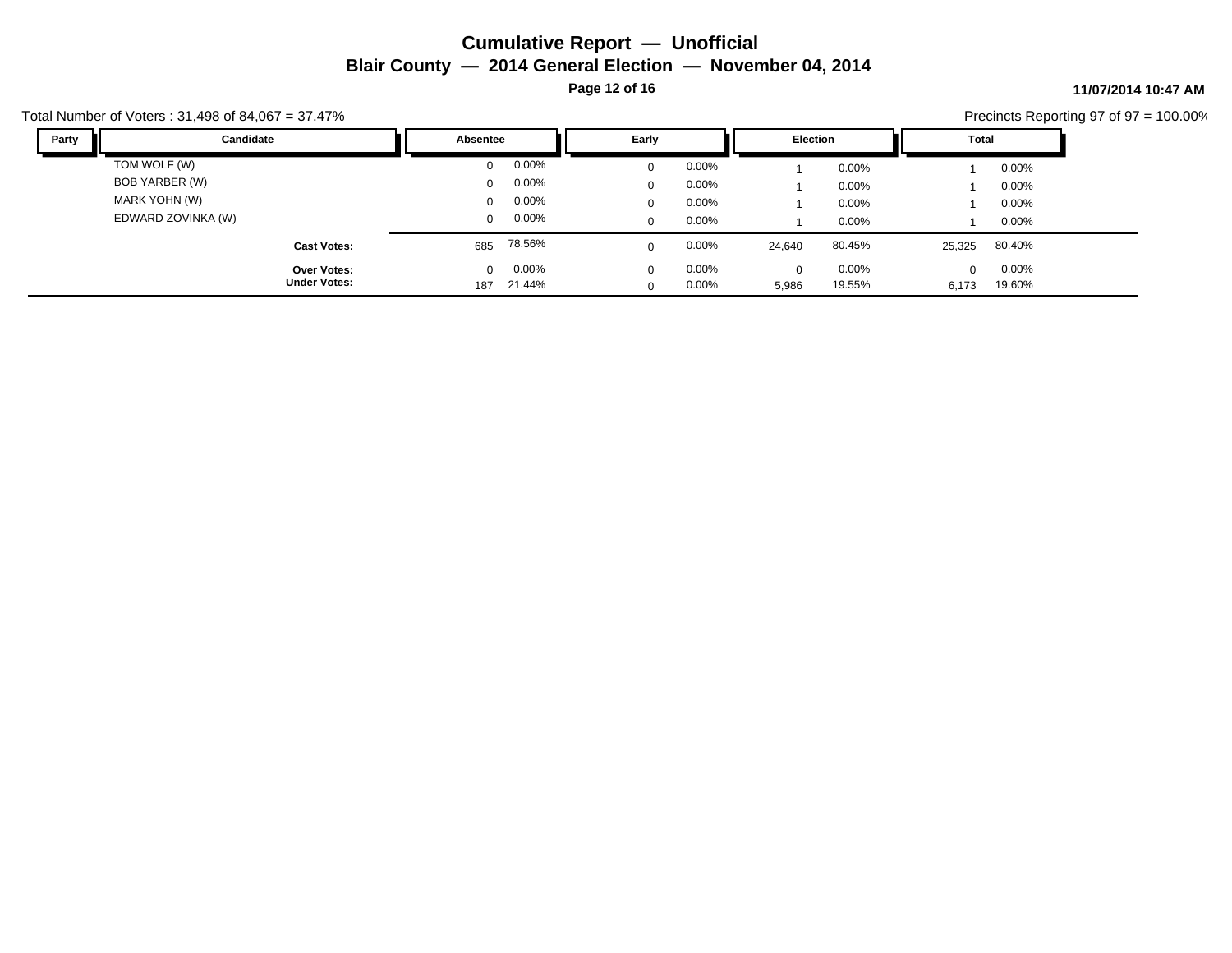**Page 13 of 16**

**11/07/2014 10:47 AM**

Precincts Reporting 97 of 97 = 100.00%

| <b>JOHN MCGINNIS</b><br>98.62%<br>285<br>$\mathbf 0$<br>0.00%<br>98.52%<br>98.52%<br>10,400<br>10,685<br>TERENCE M ANDERKO (W)<br>0.00%<br>$\Omega$<br>$\mathbf 0$<br>0.00%<br>0.01%<br>0.01%<br>$\overline{1}$<br>$\mathbf{1}$<br>TIM AYERS (W)<br>0.00%<br>$\Omega$<br>0.00%<br>$\boldsymbol{0}$<br>0.01%<br>0.01%<br>$\overline{1}$<br>$\mathbf{1}$<br>ADAM BANKS (W)<br>0.00%<br>$\mathbf 0$<br>$\mathbf 0$<br>0.00%<br>0.01%<br>0.01%<br>$\overline{1}$<br>$\mathbf{1}$<br>ROBERT BARANIK (W)<br>0.00%<br>$\Omega$<br>0.00%<br>$\mathbf 0$<br>0.01%<br>0.01%<br>$\overline{1}$<br>$\mathbf{1}$<br>RYAN BARANIK (W)<br>0.00%<br>$\mathbf 0$<br>$\mathbf 0$<br>0.00%<br>0.01%<br>0.01%<br>$\overline{1}$<br>$\mathbf{1}$<br>EDWARD BARSTOW (W)<br>0.00%<br>$\Omega$<br>$\mathbf 0$<br>0.00%<br>0.01%<br>0.01%<br>$\overline{1}$<br>$\mathbf{1}$<br>JIM BEAM (W)<br>0.00%<br>$\Omega$<br>0.00%<br>$\boldsymbol{0}$<br>0.01%<br>0.01%<br>$\mathbf{1}$<br>$\overline{1}$<br>CHRIS BELLO (W)<br>0.00%<br>$\mathbf 0$<br>$\mathbf 0$<br>0.00%<br>0.01%<br>0.01%<br>$\overline{1}$<br>$\mathbf{1}$<br>LISA CAMPBELL (W)<br>0.00%<br>$\Omega$<br>$\mathbf 0$<br>0.00%<br>0.01%<br>0.01%<br>$\overline{1}$<br>$\mathbf{1}$<br>SCOTT CONKLIN (W)<br>0.00%<br>$\Omega$<br>$\pmb{0}$<br>0.00%<br>0.01%<br>0.01%<br>$\mathbf{1}$<br>$\overline{1}$<br>MIKE CROWNOVER (W)<br>0.00%<br>$\mathbf 0$<br>$\mathbf 0$<br>0.00%<br>0.01%<br>0.01%<br>$\overline{1}$<br>$\mathbf{1}$<br>FRANCISCO DANCONIA (W)<br>0.00%<br>$\Omega$<br>$\mathbf 0$<br>0.00%<br>0.01%<br>0.01%<br>$\mathbf{1}$<br>$\overline{1}$<br>JENNIFER STAUFFER DANIELS (W)<br>0.00%<br>$\Omega$<br>$\mathbf 0$<br>0.00%<br>0.01%<br>0.01%<br>$\overline{1}$<br>$\mathbf{1}$<br><b>JIM DETRICH (W)</b><br>0.00%<br>$\Omega$<br>$\mathbf 0$<br>0.00%<br>0.01%<br>0.01%<br>$\overline{1}$<br>$\mathbf{1}$<br>JOHN DONLEY (W)<br>0.00%<br>$\Omega$<br>$\boldsymbol{0}$<br>0.00%<br>0.01%<br>0.01%<br>$\mathbf{1}$<br>$\overline{1}$<br>DANN DRUMM (W)<br>0.00%<br>$\mathbf 0$<br>$\mathbf 0$<br>0.00%<br>0.01%<br>0.01%<br>$\overline{1}$<br>$\mathbf{1}$<br>TOM FAHR (W)<br>0.00%<br>$\Omega$<br>$\mathbf 0$<br>0.00%<br>0.01%<br>0.01%<br>$\mathbf{1}$<br>$\overline{1}$<br>PATRICK J FANELLI (W)<br>0.00%<br>$\Omega$<br>$\pmb{0}$<br>$0.00\%$<br>0.01%<br>0.01%<br>$\mathbf{1}$<br>$\overline{1}$<br>KATY FEATHER (W)<br>0.00%<br>$\mathbf 0$<br>$\boldsymbol{0}$<br>0.00%<br>0.01%<br>0.01%<br>$\overline{1}$<br>$\mathbf{1}$<br>KAREN FERGUSON (W)<br>0.00%<br>$\Omega$<br>$\mathbf 0$<br>0.00%<br>0.01%<br>0.01%<br>$\mathbf{1}$<br>$\overline{1}$<br>0.00%<br><b>AUSTIN FINK (W)</b><br>$\mathbf 0$<br>$\mathbf 0$<br>0.00%<br>0.01%<br>0.01%<br>$\mathbf{1}$<br>$\overline{\mathbf{1}}$<br>RICHARD FLAREND (W)<br>0.00%<br>$\mathbf 0$<br>0.00%<br>$\mathbf 0$<br>12<br>0.11%<br>0.11%<br>12<br>LARRY FOCHT (W)<br>0.00%<br>$\Omega$<br>$\boldsymbol{0}$<br>0.00%<br>0.01%<br>0.01%<br>$\mathbf{1}$<br>$\overline{1}$<br>0.00%<br>KAULANA FRANK (W)<br>$\mathbf 0$<br>$\mathbf 0$<br>0.00%<br>0.01%<br>0.01%<br>$\overline{1}$<br>$\mathbf{1}$<br>FRED CIOCCA (W)<br>0.00%<br>$\Omega$<br>$\boldsymbol{0}$<br>0.00%<br>0.01%<br>0.01%<br>$\overline{1}$<br>$\overline{1}$<br>JERRY FULARE (W)<br>0.00%<br>$\mathbf 0$<br>$\pmb{0}$<br>0.00%<br>0.01%<br>0.01%<br>$\overline{1}$<br>$\mathbf{1}$<br><b>JOHN GAULT (W)</b><br>0.00%<br>$\mathbf 0$<br>$\mathbf 0$<br>0.00%<br>0.01%<br>0.01%<br>$\overline{1}$<br>$\mathbf{1}$<br>RICHARD GEIST (W)<br>0.35%<br>0.00%<br>$\mathbf 0$<br>0.21%<br>0.21%<br>22<br>23<br>CLAY W GLENNY (W)<br>0.00%<br>$\mathbf 0$<br>$\boldsymbol{0}$<br>0.00%<br>0.01%<br>0.01%<br>$\mathbf{1}$<br>$\overline{1}$<br>DONNA GORITY (W)<br>0.00%<br>$\mathbf 0$<br>$\mathbf 0$<br>0.00%<br>0.02%<br>0.02%<br>2<br>2<br>CATHLEEN GRAZIOSI (W)<br>0.00%<br>$\Omega$<br>0.00%<br>$\mathbf 0$<br>0.01%<br>0.01%<br>$\mathbf{1}$<br>$\overline{1}$<br>JASON GREEN (W)<br>0.00%<br>$\mathbf 0$<br>$\mathbf 0$<br>0.00%<br>0.01%<br>0.01%<br>$\overline{1}$<br>$\mathbf{1}$<br>LEWIS HALE (W)<br>0.00%<br>$\Omega$<br>$\mathbf 0$<br>0.00%<br>0.01%<br>0.01%<br>$\mathbf{1}$<br>$\overline{1}$<br>BRIAN A HALL (W)<br>0.00%<br>$\Omega$<br>$\mathbf 0$<br>$0.00\%$<br>0.01%<br>0.01%<br>$\overline{1}$<br>$\mathbf{1}$<br>DOUG HARPER (W)<br>0.00%<br>$\mathbf 0$<br>$\boldsymbol{0}$<br>0.00%<br>0.01%<br>0.01%<br>$\overline{1}$<br>$\overline{1}$<br>ALANNA HARTZOK (W)<br>0.00%<br>$\Omega$<br>$\mathbf 0$<br>0.00%<br>0.01%<br>0.01%<br>$\mathbf{1}$<br>$\overline{1}$<br>ANDREW HATCH (W)<br>0.00%<br>$\mathbf 0$<br>$\mathbf 0$<br>0.00%<br>0.01%<br>0.01%<br>$\overline{1}$<br>$\mathbf{1}$<br>WANE HIPPO (W)<br>0.00%<br>$\mathbf 0$<br>$\mathbf 0$<br>0.00%<br>0.02%<br>0.02%<br>$\overline{2}$<br>2<br>RYAN HOLLINGSWORTH (W)<br>0.00%<br>$\Omega$<br>$\mathbf 0$<br>0.00%<br>0.01%<br>0.01%<br>$\overline{1}$<br>$\overline{1}$<br>ERIC HORELL (W)<br>0.00%<br>$\mathbf 0$<br>0.00%<br>$\Omega$<br>0.01%<br>0.01%<br>$\overline{1}$<br>$\mathbf{1}$ | Candidate<br>Party                                               | Absentee | Early |  | Election |  | <b>Total</b> |  |  |
|-----------------------------------------------------------------------------------------------------------------------------------------------------------------------------------------------------------------------------------------------------------------------------------------------------------------------------------------------------------------------------------------------------------------------------------------------------------------------------------------------------------------------------------------------------------------------------------------------------------------------------------------------------------------------------------------------------------------------------------------------------------------------------------------------------------------------------------------------------------------------------------------------------------------------------------------------------------------------------------------------------------------------------------------------------------------------------------------------------------------------------------------------------------------------------------------------------------------------------------------------------------------------------------------------------------------------------------------------------------------------------------------------------------------------------------------------------------------------------------------------------------------------------------------------------------------------------------------------------------------------------------------------------------------------------------------------------------------------------------------------------------------------------------------------------------------------------------------------------------------------------------------------------------------------------------------------------------------------------------------------------------------------------------------------------------------------------------------------------------------------------------------------------------------------------------------------------------------------------------------------------------------------------------------------------------------------------------------------------------------------------------------------------------------------------------------------------------------------------------------------------------------------------------------------------------------------------------------------------------------------------------------------------------------------------------------------------------------------------------------------------------------------------------------------------------------------------------------------------------------------------------------------------------------------------------------------------------------------------------------------------------------------------------------------------------------------------------------------------------------------------------------------------------------------------------------------------------------------------------------------------------------------------------------------------------------------------------------------------------------------------------------------------------------------------------------------------------------------------------------------------------------------------------------------------------------------------------------------------------------------------------------------------------------------------------------------------------------------------------------------------------------------------------------------------------------------------------------------------------------------------------------------------------------------------------------------------------------------------------------------------------------------------------------------------------------------------------------------------------------------------------------------------------------------------------------------------------------------------------------------------------------------------------------------------------------------------------------------------------------------------------------------------------------------------------------------------------------------------------------------------------------------------------------------------------------------------------------------------------------------------------------------------------------------------------------------------------------------------------------------------------------------------------------------------------------------------------------------------------------------------------------------------------------------------------------------------------------------------------------------------------------------------------------------|------------------------------------------------------------------|----------|-------|--|----------|--|--------------|--|--|
|                                                                                                                                                                                                                                                                                                                                                                                                                                                                                                                                                                                                                                                                                                                                                                                                                                                                                                                                                                                                                                                                                                                                                                                                                                                                                                                                                                                                                                                                                                                                                                                                                                                                                                                                                                                                                                                                                                                                                                                                                                                                                                                                                                                                                                                                                                                                                                                                                                                                                                                                                                                                                                                                                                                                                                                                                                                                                                                                                                                                                                                                                                                                                                                                                                                                                                                                                                                                                                                                                                                                                                                                                                                                                                                                                                                                                                                                                                                                                                                                                                                                                                                                                                                                                                                                                                                                                                                                                                                                                                                                                                                                                                                                                                                                                                                                                                                                                                                                                                                                                                               | REPRESENTATIVE IN THE GENERAL ASSEMBLY 79TH DISTRICT, Vote For 1 |          |       |  |          |  |              |  |  |
|                                                                                                                                                                                                                                                                                                                                                                                                                                                                                                                                                                                                                                                                                                                                                                                                                                                                                                                                                                                                                                                                                                                                                                                                                                                                                                                                                                                                                                                                                                                                                                                                                                                                                                                                                                                                                                                                                                                                                                                                                                                                                                                                                                                                                                                                                                                                                                                                                                                                                                                                                                                                                                                                                                                                                                                                                                                                                                                                                                                                                                                                                                                                                                                                                                                                                                                                                                                                                                                                                                                                                                                                                                                                                                                                                                                                                                                                                                                                                                                                                                                                                                                                                                                                                                                                                                                                                                                                                                                                                                                                                                                                                                                                                                                                                                                                                                                                                                                                                                                                                                               | <b>REP</b>                                                       |          |       |  |          |  |              |  |  |
|                                                                                                                                                                                                                                                                                                                                                                                                                                                                                                                                                                                                                                                                                                                                                                                                                                                                                                                                                                                                                                                                                                                                                                                                                                                                                                                                                                                                                                                                                                                                                                                                                                                                                                                                                                                                                                                                                                                                                                                                                                                                                                                                                                                                                                                                                                                                                                                                                                                                                                                                                                                                                                                                                                                                                                                                                                                                                                                                                                                                                                                                                                                                                                                                                                                                                                                                                                                                                                                                                                                                                                                                                                                                                                                                                                                                                                                                                                                                                                                                                                                                                                                                                                                                                                                                                                                                                                                                                                                                                                                                                                                                                                                                                                                                                                                                                                                                                                                                                                                                                                               |                                                                  |          |       |  |          |  |              |  |  |
|                                                                                                                                                                                                                                                                                                                                                                                                                                                                                                                                                                                                                                                                                                                                                                                                                                                                                                                                                                                                                                                                                                                                                                                                                                                                                                                                                                                                                                                                                                                                                                                                                                                                                                                                                                                                                                                                                                                                                                                                                                                                                                                                                                                                                                                                                                                                                                                                                                                                                                                                                                                                                                                                                                                                                                                                                                                                                                                                                                                                                                                                                                                                                                                                                                                                                                                                                                                                                                                                                                                                                                                                                                                                                                                                                                                                                                                                                                                                                                                                                                                                                                                                                                                                                                                                                                                                                                                                                                                                                                                                                                                                                                                                                                                                                                                                                                                                                                                                                                                                                                               |                                                                  |          |       |  |          |  |              |  |  |
|                                                                                                                                                                                                                                                                                                                                                                                                                                                                                                                                                                                                                                                                                                                                                                                                                                                                                                                                                                                                                                                                                                                                                                                                                                                                                                                                                                                                                                                                                                                                                                                                                                                                                                                                                                                                                                                                                                                                                                                                                                                                                                                                                                                                                                                                                                                                                                                                                                                                                                                                                                                                                                                                                                                                                                                                                                                                                                                                                                                                                                                                                                                                                                                                                                                                                                                                                                                                                                                                                                                                                                                                                                                                                                                                                                                                                                                                                                                                                                                                                                                                                                                                                                                                                                                                                                                                                                                                                                                                                                                                                                                                                                                                                                                                                                                                                                                                                                                                                                                                                                               |                                                                  |          |       |  |          |  |              |  |  |
|                                                                                                                                                                                                                                                                                                                                                                                                                                                                                                                                                                                                                                                                                                                                                                                                                                                                                                                                                                                                                                                                                                                                                                                                                                                                                                                                                                                                                                                                                                                                                                                                                                                                                                                                                                                                                                                                                                                                                                                                                                                                                                                                                                                                                                                                                                                                                                                                                                                                                                                                                                                                                                                                                                                                                                                                                                                                                                                                                                                                                                                                                                                                                                                                                                                                                                                                                                                                                                                                                                                                                                                                                                                                                                                                                                                                                                                                                                                                                                                                                                                                                                                                                                                                                                                                                                                                                                                                                                                                                                                                                                                                                                                                                                                                                                                                                                                                                                                                                                                                                                               |                                                                  |          |       |  |          |  |              |  |  |
|                                                                                                                                                                                                                                                                                                                                                                                                                                                                                                                                                                                                                                                                                                                                                                                                                                                                                                                                                                                                                                                                                                                                                                                                                                                                                                                                                                                                                                                                                                                                                                                                                                                                                                                                                                                                                                                                                                                                                                                                                                                                                                                                                                                                                                                                                                                                                                                                                                                                                                                                                                                                                                                                                                                                                                                                                                                                                                                                                                                                                                                                                                                                                                                                                                                                                                                                                                                                                                                                                                                                                                                                                                                                                                                                                                                                                                                                                                                                                                                                                                                                                                                                                                                                                                                                                                                                                                                                                                                                                                                                                                                                                                                                                                                                                                                                                                                                                                                                                                                                                                               |                                                                  |          |       |  |          |  |              |  |  |
|                                                                                                                                                                                                                                                                                                                                                                                                                                                                                                                                                                                                                                                                                                                                                                                                                                                                                                                                                                                                                                                                                                                                                                                                                                                                                                                                                                                                                                                                                                                                                                                                                                                                                                                                                                                                                                                                                                                                                                                                                                                                                                                                                                                                                                                                                                                                                                                                                                                                                                                                                                                                                                                                                                                                                                                                                                                                                                                                                                                                                                                                                                                                                                                                                                                                                                                                                                                                                                                                                                                                                                                                                                                                                                                                                                                                                                                                                                                                                                                                                                                                                                                                                                                                                                                                                                                                                                                                                                                                                                                                                                                                                                                                                                                                                                                                                                                                                                                                                                                                                                               |                                                                  |          |       |  |          |  |              |  |  |
|                                                                                                                                                                                                                                                                                                                                                                                                                                                                                                                                                                                                                                                                                                                                                                                                                                                                                                                                                                                                                                                                                                                                                                                                                                                                                                                                                                                                                                                                                                                                                                                                                                                                                                                                                                                                                                                                                                                                                                                                                                                                                                                                                                                                                                                                                                                                                                                                                                                                                                                                                                                                                                                                                                                                                                                                                                                                                                                                                                                                                                                                                                                                                                                                                                                                                                                                                                                                                                                                                                                                                                                                                                                                                                                                                                                                                                                                                                                                                                                                                                                                                                                                                                                                                                                                                                                                                                                                                                                                                                                                                                                                                                                                                                                                                                                                                                                                                                                                                                                                                                               |                                                                  |          |       |  |          |  |              |  |  |
|                                                                                                                                                                                                                                                                                                                                                                                                                                                                                                                                                                                                                                                                                                                                                                                                                                                                                                                                                                                                                                                                                                                                                                                                                                                                                                                                                                                                                                                                                                                                                                                                                                                                                                                                                                                                                                                                                                                                                                                                                                                                                                                                                                                                                                                                                                                                                                                                                                                                                                                                                                                                                                                                                                                                                                                                                                                                                                                                                                                                                                                                                                                                                                                                                                                                                                                                                                                                                                                                                                                                                                                                                                                                                                                                                                                                                                                                                                                                                                                                                                                                                                                                                                                                                                                                                                                                                                                                                                                                                                                                                                                                                                                                                                                                                                                                                                                                                                                                                                                                                                               |                                                                  |          |       |  |          |  |              |  |  |
|                                                                                                                                                                                                                                                                                                                                                                                                                                                                                                                                                                                                                                                                                                                                                                                                                                                                                                                                                                                                                                                                                                                                                                                                                                                                                                                                                                                                                                                                                                                                                                                                                                                                                                                                                                                                                                                                                                                                                                                                                                                                                                                                                                                                                                                                                                                                                                                                                                                                                                                                                                                                                                                                                                                                                                                                                                                                                                                                                                                                                                                                                                                                                                                                                                                                                                                                                                                                                                                                                                                                                                                                                                                                                                                                                                                                                                                                                                                                                                                                                                                                                                                                                                                                                                                                                                                                                                                                                                                                                                                                                                                                                                                                                                                                                                                                                                                                                                                                                                                                                                               |                                                                  |          |       |  |          |  |              |  |  |
|                                                                                                                                                                                                                                                                                                                                                                                                                                                                                                                                                                                                                                                                                                                                                                                                                                                                                                                                                                                                                                                                                                                                                                                                                                                                                                                                                                                                                                                                                                                                                                                                                                                                                                                                                                                                                                                                                                                                                                                                                                                                                                                                                                                                                                                                                                                                                                                                                                                                                                                                                                                                                                                                                                                                                                                                                                                                                                                                                                                                                                                                                                                                                                                                                                                                                                                                                                                                                                                                                                                                                                                                                                                                                                                                                                                                                                                                                                                                                                                                                                                                                                                                                                                                                                                                                                                                                                                                                                                                                                                                                                                                                                                                                                                                                                                                                                                                                                                                                                                                                                               |                                                                  |          |       |  |          |  |              |  |  |
|                                                                                                                                                                                                                                                                                                                                                                                                                                                                                                                                                                                                                                                                                                                                                                                                                                                                                                                                                                                                                                                                                                                                                                                                                                                                                                                                                                                                                                                                                                                                                                                                                                                                                                                                                                                                                                                                                                                                                                                                                                                                                                                                                                                                                                                                                                                                                                                                                                                                                                                                                                                                                                                                                                                                                                                                                                                                                                                                                                                                                                                                                                                                                                                                                                                                                                                                                                                                                                                                                                                                                                                                                                                                                                                                                                                                                                                                                                                                                                                                                                                                                                                                                                                                                                                                                                                                                                                                                                                                                                                                                                                                                                                                                                                                                                                                                                                                                                                                                                                                                                               |                                                                  |          |       |  |          |  |              |  |  |
|                                                                                                                                                                                                                                                                                                                                                                                                                                                                                                                                                                                                                                                                                                                                                                                                                                                                                                                                                                                                                                                                                                                                                                                                                                                                                                                                                                                                                                                                                                                                                                                                                                                                                                                                                                                                                                                                                                                                                                                                                                                                                                                                                                                                                                                                                                                                                                                                                                                                                                                                                                                                                                                                                                                                                                                                                                                                                                                                                                                                                                                                                                                                                                                                                                                                                                                                                                                                                                                                                                                                                                                                                                                                                                                                                                                                                                                                                                                                                                                                                                                                                                                                                                                                                                                                                                                                                                                                                                                                                                                                                                                                                                                                                                                                                                                                                                                                                                                                                                                                                                               |                                                                  |          |       |  |          |  |              |  |  |
|                                                                                                                                                                                                                                                                                                                                                                                                                                                                                                                                                                                                                                                                                                                                                                                                                                                                                                                                                                                                                                                                                                                                                                                                                                                                                                                                                                                                                                                                                                                                                                                                                                                                                                                                                                                                                                                                                                                                                                                                                                                                                                                                                                                                                                                                                                                                                                                                                                                                                                                                                                                                                                                                                                                                                                                                                                                                                                                                                                                                                                                                                                                                                                                                                                                                                                                                                                                                                                                                                                                                                                                                                                                                                                                                                                                                                                                                                                                                                                                                                                                                                                                                                                                                                                                                                                                                                                                                                                                                                                                                                                                                                                                                                                                                                                                                                                                                                                                                                                                                                                               |                                                                  |          |       |  |          |  |              |  |  |
|                                                                                                                                                                                                                                                                                                                                                                                                                                                                                                                                                                                                                                                                                                                                                                                                                                                                                                                                                                                                                                                                                                                                                                                                                                                                                                                                                                                                                                                                                                                                                                                                                                                                                                                                                                                                                                                                                                                                                                                                                                                                                                                                                                                                                                                                                                                                                                                                                                                                                                                                                                                                                                                                                                                                                                                                                                                                                                                                                                                                                                                                                                                                                                                                                                                                                                                                                                                                                                                                                                                                                                                                                                                                                                                                                                                                                                                                                                                                                                                                                                                                                                                                                                                                                                                                                                                                                                                                                                                                                                                                                                                                                                                                                                                                                                                                                                                                                                                                                                                                                                               |                                                                  |          |       |  |          |  |              |  |  |
|                                                                                                                                                                                                                                                                                                                                                                                                                                                                                                                                                                                                                                                                                                                                                                                                                                                                                                                                                                                                                                                                                                                                                                                                                                                                                                                                                                                                                                                                                                                                                                                                                                                                                                                                                                                                                                                                                                                                                                                                                                                                                                                                                                                                                                                                                                                                                                                                                                                                                                                                                                                                                                                                                                                                                                                                                                                                                                                                                                                                                                                                                                                                                                                                                                                                                                                                                                                                                                                                                                                                                                                                                                                                                                                                                                                                                                                                                                                                                                                                                                                                                                                                                                                                                                                                                                                                                                                                                                                                                                                                                                                                                                                                                                                                                                                                                                                                                                                                                                                                                                               |                                                                  |          |       |  |          |  |              |  |  |
|                                                                                                                                                                                                                                                                                                                                                                                                                                                                                                                                                                                                                                                                                                                                                                                                                                                                                                                                                                                                                                                                                                                                                                                                                                                                                                                                                                                                                                                                                                                                                                                                                                                                                                                                                                                                                                                                                                                                                                                                                                                                                                                                                                                                                                                                                                                                                                                                                                                                                                                                                                                                                                                                                                                                                                                                                                                                                                                                                                                                                                                                                                                                                                                                                                                                                                                                                                                                                                                                                                                                                                                                                                                                                                                                                                                                                                                                                                                                                                                                                                                                                                                                                                                                                                                                                                                                                                                                                                                                                                                                                                                                                                                                                                                                                                                                                                                                                                                                                                                                                                               |                                                                  |          |       |  |          |  |              |  |  |
|                                                                                                                                                                                                                                                                                                                                                                                                                                                                                                                                                                                                                                                                                                                                                                                                                                                                                                                                                                                                                                                                                                                                                                                                                                                                                                                                                                                                                                                                                                                                                                                                                                                                                                                                                                                                                                                                                                                                                                                                                                                                                                                                                                                                                                                                                                                                                                                                                                                                                                                                                                                                                                                                                                                                                                                                                                                                                                                                                                                                                                                                                                                                                                                                                                                                                                                                                                                                                                                                                                                                                                                                                                                                                                                                                                                                                                                                                                                                                                                                                                                                                                                                                                                                                                                                                                                                                                                                                                                                                                                                                                                                                                                                                                                                                                                                                                                                                                                                                                                                                                               |                                                                  |          |       |  |          |  |              |  |  |
|                                                                                                                                                                                                                                                                                                                                                                                                                                                                                                                                                                                                                                                                                                                                                                                                                                                                                                                                                                                                                                                                                                                                                                                                                                                                                                                                                                                                                                                                                                                                                                                                                                                                                                                                                                                                                                                                                                                                                                                                                                                                                                                                                                                                                                                                                                                                                                                                                                                                                                                                                                                                                                                                                                                                                                                                                                                                                                                                                                                                                                                                                                                                                                                                                                                                                                                                                                                                                                                                                                                                                                                                                                                                                                                                                                                                                                                                                                                                                                                                                                                                                                                                                                                                                                                                                                                                                                                                                                                                                                                                                                                                                                                                                                                                                                                                                                                                                                                                                                                                                                               |                                                                  |          |       |  |          |  |              |  |  |
|                                                                                                                                                                                                                                                                                                                                                                                                                                                                                                                                                                                                                                                                                                                                                                                                                                                                                                                                                                                                                                                                                                                                                                                                                                                                                                                                                                                                                                                                                                                                                                                                                                                                                                                                                                                                                                                                                                                                                                                                                                                                                                                                                                                                                                                                                                                                                                                                                                                                                                                                                                                                                                                                                                                                                                                                                                                                                                                                                                                                                                                                                                                                                                                                                                                                                                                                                                                                                                                                                                                                                                                                                                                                                                                                                                                                                                                                                                                                                                                                                                                                                                                                                                                                                                                                                                                                                                                                                                                                                                                                                                                                                                                                                                                                                                                                                                                                                                                                                                                                                                               |                                                                  |          |       |  |          |  |              |  |  |
|                                                                                                                                                                                                                                                                                                                                                                                                                                                                                                                                                                                                                                                                                                                                                                                                                                                                                                                                                                                                                                                                                                                                                                                                                                                                                                                                                                                                                                                                                                                                                                                                                                                                                                                                                                                                                                                                                                                                                                                                                                                                                                                                                                                                                                                                                                                                                                                                                                                                                                                                                                                                                                                                                                                                                                                                                                                                                                                                                                                                                                                                                                                                                                                                                                                                                                                                                                                                                                                                                                                                                                                                                                                                                                                                                                                                                                                                                                                                                                                                                                                                                                                                                                                                                                                                                                                                                                                                                                                                                                                                                                                                                                                                                                                                                                                                                                                                                                                                                                                                                                               |                                                                  |          |       |  |          |  |              |  |  |
|                                                                                                                                                                                                                                                                                                                                                                                                                                                                                                                                                                                                                                                                                                                                                                                                                                                                                                                                                                                                                                                                                                                                                                                                                                                                                                                                                                                                                                                                                                                                                                                                                                                                                                                                                                                                                                                                                                                                                                                                                                                                                                                                                                                                                                                                                                                                                                                                                                                                                                                                                                                                                                                                                                                                                                                                                                                                                                                                                                                                                                                                                                                                                                                                                                                                                                                                                                                                                                                                                                                                                                                                                                                                                                                                                                                                                                                                                                                                                                                                                                                                                                                                                                                                                                                                                                                                                                                                                                                                                                                                                                                                                                                                                                                                                                                                                                                                                                                                                                                                                                               |                                                                  |          |       |  |          |  |              |  |  |
|                                                                                                                                                                                                                                                                                                                                                                                                                                                                                                                                                                                                                                                                                                                                                                                                                                                                                                                                                                                                                                                                                                                                                                                                                                                                                                                                                                                                                                                                                                                                                                                                                                                                                                                                                                                                                                                                                                                                                                                                                                                                                                                                                                                                                                                                                                                                                                                                                                                                                                                                                                                                                                                                                                                                                                                                                                                                                                                                                                                                                                                                                                                                                                                                                                                                                                                                                                                                                                                                                                                                                                                                                                                                                                                                                                                                                                                                                                                                                                                                                                                                                                                                                                                                                                                                                                                                                                                                                                                                                                                                                                                                                                                                                                                                                                                                                                                                                                                                                                                                                                               |                                                                  |          |       |  |          |  |              |  |  |
|                                                                                                                                                                                                                                                                                                                                                                                                                                                                                                                                                                                                                                                                                                                                                                                                                                                                                                                                                                                                                                                                                                                                                                                                                                                                                                                                                                                                                                                                                                                                                                                                                                                                                                                                                                                                                                                                                                                                                                                                                                                                                                                                                                                                                                                                                                                                                                                                                                                                                                                                                                                                                                                                                                                                                                                                                                                                                                                                                                                                                                                                                                                                                                                                                                                                                                                                                                                                                                                                                                                                                                                                                                                                                                                                                                                                                                                                                                                                                                                                                                                                                                                                                                                                                                                                                                                                                                                                                                                                                                                                                                                                                                                                                                                                                                                                                                                                                                                                                                                                                                               |                                                                  |          |       |  |          |  |              |  |  |
|                                                                                                                                                                                                                                                                                                                                                                                                                                                                                                                                                                                                                                                                                                                                                                                                                                                                                                                                                                                                                                                                                                                                                                                                                                                                                                                                                                                                                                                                                                                                                                                                                                                                                                                                                                                                                                                                                                                                                                                                                                                                                                                                                                                                                                                                                                                                                                                                                                                                                                                                                                                                                                                                                                                                                                                                                                                                                                                                                                                                                                                                                                                                                                                                                                                                                                                                                                                                                                                                                                                                                                                                                                                                                                                                                                                                                                                                                                                                                                                                                                                                                                                                                                                                                                                                                                                                                                                                                                                                                                                                                                                                                                                                                                                                                                                                                                                                                                                                                                                                                                               |                                                                  |          |       |  |          |  |              |  |  |
|                                                                                                                                                                                                                                                                                                                                                                                                                                                                                                                                                                                                                                                                                                                                                                                                                                                                                                                                                                                                                                                                                                                                                                                                                                                                                                                                                                                                                                                                                                                                                                                                                                                                                                                                                                                                                                                                                                                                                                                                                                                                                                                                                                                                                                                                                                                                                                                                                                                                                                                                                                                                                                                                                                                                                                                                                                                                                                                                                                                                                                                                                                                                                                                                                                                                                                                                                                                                                                                                                                                                                                                                                                                                                                                                                                                                                                                                                                                                                                                                                                                                                                                                                                                                                                                                                                                                                                                                                                                                                                                                                                                                                                                                                                                                                                                                                                                                                                                                                                                                                                               |                                                                  |          |       |  |          |  |              |  |  |
|                                                                                                                                                                                                                                                                                                                                                                                                                                                                                                                                                                                                                                                                                                                                                                                                                                                                                                                                                                                                                                                                                                                                                                                                                                                                                                                                                                                                                                                                                                                                                                                                                                                                                                                                                                                                                                                                                                                                                                                                                                                                                                                                                                                                                                                                                                                                                                                                                                                                                                                                                                                                                                                                                                                                                                                                                                                                                                                                                                                                                                                                                                                                                                                                                                                                                                                                                                                                                                                                                                                                                                                                                                                                                                                                                                                                                                                                                                                                                                                                                                                                                                                                                                                                                                                                                                                                                                                                                                                                                                                                                                                                                                                                                                                                                                                                                                                                                                                                                                                                                                               |                                                                  |          |       |  |          |  |              |  |  |
|                                                                                                                                                                                                                                                                                                                                                                                                                                                                                                                                                                                                                                                                                                                                                                                                                                                                                                                                                                                                                                                                                                                                                                                                                                                                                                                                                                                                                                                                                                                                                                                                                                                                                                                                                                                                                                                                                                                                                                                                                                                                                                                                                                                                                                                                                                                                                                                                                                                                                                                                                                                                                                                                                                                                                                                                                                                                                                                                                                                                                                                                                                                                                                                                                                                                                                                                                                                                                                                                                                                                                                                                                                                                                                                                                                                                                                                                                                                                                                                                                                                                                                                                                                                                                                                                                                                                                                                                                                                                                                                                                                                                                                                                                                                                                                                                                                                                                                                                                                                                                                               |                                                                  |          |       |  |          |  |              |  |  |
|                                                                                                                                                                                                                                                                                                                                                                                                                                                                                                                                                                                                                                                                                                                                                                                                                                                                                                                                                                                                                                                                                                                                                                                                                                                                                                                                                                                                                                                                                                                                                                                                                                                                                                                                                                                                                                                                                                                                                                                                                                                                                                                                                                                                                                                                                                                                                                                                                                                                                                                                                                                                                                                                                                                                                                                                                                                                                                                                                                                                                                                                                                                                                                                                                                                                                                                                                                                                                                                                                                                                                                                                                                                                                                                                                                                                                                                                                                                                                                                                                                                                                                                                                                                                                                                                                                                                                                                                                                                                                                                                                                                                                                                                                                                                                                                                                                                                                                                                                                                                                                               |                                                                  |          |       |  |          |  |              |  |  |
|                                                                                                                                                                                                                                                                                                                                                                                                                                                                                                                                                                                                                                                                                                                                                                                                                                                                                                                                                                                                                                                                                                                                                                                                                                                                                                                                                                                                                                                                                                                                                                                                                                                                                                                                                                                                                                                                                                                                                                                                                                                                                                                                                                                                                                                                                                                                                                                                                                                                                                                                                                                                                                                                                                                                                                                                                                                                                                                                                                                                                                                                                                                                                                                                                                                                                                                                                                                                                                                                                                                                                                                                                                                                                                                                                                                                                                                                                                                                                                                                                                                                                                                                                                                                                                                                                                                                                                                                                                                                                                                                                                                                                                                                                                                                                                                                                                                                                                                                                                                                                                               |                                                                  |          |       |  |          |  |              |  |  |
|                                                                                                                                                                                                                                                                                                                                                                                                                                                                                                                                                                                                                                                                                                                                                                                                                                                                                                                                                                                                                                                                                                                                                                                                                                                                                                                                                                                                                                                                                                                                                                                                                                                                                                                                                                                                                                                                                                                                                                                                                                                                                                                                                                                                                                                                                                                                                                                                                                                                                                                                                                                                                                                                                                                                                                                                                                                                                                                                                                                                                                                                                                                                                                                                                                                                                                                                                                                                                                                                                                                                                                                                                                                                                                                                                                                                                                                                                                                                                                                                                                                                                                                                                                                                                                                                                                                                                                                                                                                                                                                                                                                                                                                                                                                                                                                                                                                                                                                                                                                                                                               |                                                                  |          |       |  |          |  |              |  |  |
|                                                                                                                                                                                                                                                                                                                                                                                                                                                                                                                                                                                                                                                                                                                                                                                                                                                                                                                                                                                                                                                                                                                                                                                                                                                                                                                                                                                                                                                                                                                                                                                                                                                                                                                                                                                                                                                                                                                                                                                                                                                                                                                                                                                                                                                                                                                                                                                                                                                                                                                                                                                                                                                                                                                                                                                                                                                                                                                                                                                                                                                                                                                                                                                                                                                                                                                                                                                                                                                                                                                                                                                                                                                                                                                                                                                                                                                                                                                                                                                                                                                                                                                                                                                                                                                                                                                                                                                                                                                                                                                                                                                                                                                                                                                                                                                                                                                                                                                                                                                                                                               |                                                                  |          |       |  |          |  |              |  |  |
|                                                                                                                                                                                                                                                                                                                                                                                                                                                                                                                                                                                                                                                                                                                                                                                                                                                                                                                                                                                                                                                                                                                                                                                                                                                                                                                                                                                                                                                                                                                                                                                                                                                                                                                                                                                                                                                                                                                                                                                                                                                                                                                                                                                                                                                                                                                                                                                                                                                                                                                                                                                                                                                                                                                                                                                                                                                                                                                                                                                                                                                                                                                                                                                                                                                                                                                                                                                                                                                                                                                                                                                                                                                                                                                                                                                                                                                                                                                                                                                                                                                                                                                                                                                                                                                                                                                                                                                                                                                                                                                                                                                                                                                                                                                                                                                                                                                                                                                                                                                                                                               |                                                                  |          |       |  |          |  |              |  |  |
|                                                                                                                                                                                                                                                                                                                                                                                                                                                                                                                                                                                                                                                                                                                                                                                                                                                                                                                                                                                                                                                                                                                                                                                                                                                                                                                                                                                                                                                                                                                                                                                                                                                                                                                                                                                                                                                                                                                                                                                                                                                                                                                                                                                                                                                                                                                                                                                                                                                                                                                                                                                                                                                                                                                                                                                                                                                                                                                                                                                                                                                                                                                                                                                                                                                                                                                                                                                                                                                                                                                                                                                                                                                                                                                                                                                                                                                                                                                                                                                                                                                                                                                                                                                                                                                                                                                                                                                                                                                                                                                                                                                                                                                                                                                                                                                                                                                                                                                                                                                                                                               |                                                                  |          |       |  |          |  |              |  |  |
|                                                                                                                                                                                                                                                                                                                                                                                                                                                                                                                                                                                                                                                                                                                                                                                                                                                                                                                                                                                                                                                                                                                                                                                                                                                                                                                                                                                                                                                                                                                                                                                                                                                                                                                                                                                                                                                                                                                                                                                                                                                                                                                                                                                                                                                                                                                                                                                                                                                                                                                                                                                                                                                                                                                                                                                                                                                                                                                                                                                                                                                                                                                                                                                                                                                                                                                                                                                                                                                                                                                                                                                                                                                                                                                                                                                                                                                                                                                                                                                                                                                                                                                                                                                                                                                                                                                                                                                                                                                                                                                                                                                                                                                                                                                                                                                                                                                                                                                                                                                                                                               |                                                                  |          |       |  |          |  |              |  |  |
|                                                                                                                                                                                                                                                                                                                                                                                                                                                                                                                                                                                                                                                                                                                                                                                                                                                                                                                                                                                                                                                                                                                                                                                                                                                                                                                                                                                                                                                                                                                                                                                                                                                                                                                                                                                                                                                                                                                                                                                                                                                                                                                                                                                                                                                                                                                                                                                                                                                                                                                                                                                                                                                                                                                                                                                                                                                                                                                                                                                                                                                                                                                                                                                                                                                                                                                                                                                                                                                                                                                                                                                                                                                                                                                                                                                                                                                                                                                                                                                                                                                                                                                                                                                                                                                                                                                                                                                                                                                                                                                                                                                                                                                                                                                                                                                                                                                                                                                                                                                                                                               |                                                                  |          |       |  |          |  |              |  |  |
|                                                                                                                                                                                                                                                                                                                                                                                                                                                                                                                                                                                                                                                                                                                                                                                                                                                                                                                                                                                                                                                                                                                                                                                                                                                                                                                                                                                                                                                                                                                                                                                                                                                                                                                                                                                                                                                                                                                                                                                                                                                                                                                                                                                                                                                                                                                                                                                                                                                                                                                                                                                                                                                                                                                                                                                                                                                                                                                                                                                                                                                                                                                                                                                                                                                                                                                                                                                                                                                                                                                                                                                                                                                                                                                                                                                                                                                                                                                                                                                                                                                                                                                                                                                                                                                                                                                                                                                                                                                                                                                                                                                                                                                                                                                                                                                                                                                                                                                                                                                                                                               |                                                                  |          |       |  |          |  |              |  |  |
|                                                                                                                                                                                                                                                                                                                                                                                                                                                                                                                                                                                                                                                                                                                                                                                                                                                                                                                                                                                                                                                                                                                                                                                                                                                                                                                                                                                                                                                                                                                                                                                                                                                                                                                                                                                                                                                                                                                                                                                                                                                                                                                                                                                                                                                                                                                                                                                                                                                                                                                                                                                                                                                                                                                                                                                                                                                                                                                                                                                                                                                                                                                                                                                                                                                                                                                                                                                                                                                                                                                                                                                                                                                                                                                                                                                                                                                                                                                                                                                                                                                                                                                                                                                                                                                                                                                                                                                                                                                                                                                                                                                                                                                                                                                                                                                                                                                                                                                                                                                                                                               |                                                                  |          |       |  |          |  |              |  |  |
|                                                                                                                                                                                                                                                                                                                                                                                                                                                                                                                                                                                                                                                                                                                                                                                                                                                                                                                                                                                                                                                                                                                                                                                                                                                                                                                                                                                                                                                                                                                                                                                                                                                                                                                                                                                                                                                                                                                                                                                                                                                                                                                                                                                                                                                                                                                                                                                                                                                                                                                                                                                                                                                                                                                                                                                                                                                                                                                                                                                                                                                                                                                                                                                                                                                                                                                                                                                                                                                                                                                                                                                                                                                                                                                                                                                                                                                                                                                                                                                                                                                                                                                                                                                                                                                                                                                                                                                                                                                                                                                                                                                                                                                                                                                                                                                                                                                                                                                                                                                                                                               |                                                                  |          |       |  |          |  |              |  |  |
|                                                                                                                                                                                                                                                                                                                                                                                                                                                                                                                                                                                                                                                                                                                                                                                                                                                                                                                                                                                                                                                                                                                                                                                                                                                                                                                                                                                                                                                                                                                                                                                                                                                                                                                                                                                                                                                                                                                                                                                                                                                                                                                                                                                                                                                                                                                                                                                                                                                                                                                                                                                                                                                                                                                                                                                                                                                                                                                                                                                                                                                                                                                                                                                                                                                                                                                                                                                                                                                                                                                                                                                                                                                                                                                                                                                                                                                                                                                                                                                                                                                                                                                                                                                                                                                                                                                                                                                                                                                                                                                                                                                                                                                                                                                                                                                                                                                                                                                                                                                                                                               |                                                                  |          |       |  |          |  |              |  |  |
|                                                                                                                                                                                                                                                                                                                                                                                                                                                                                                                                                                                                                                                                                                                                                                                                                                                                                                                                                                                                                                                                                                                                                                                                                                                                                                                                                                                                                                                                                                                                                                                                                                                                                                                                                                                                                                                                                                                                                                                                                                                                                                                                                                                                                                                                                                                                                                                                                                                                                                                                                                                                                                                                                                                                                                                                                                                                                                                                                                                                                                                                                                                                                                                                                                                                                                                                                                                                                                                                                                                                                                                                                                                                                                                                                                                                                                                                                                                                                                                                                                                                                                                                                                                                                                                                                                                                                                                                                                                                                                                                                                                                                                                                                                                                                                                                                                                                                                                                                                                                                                               |                                                                  |          |       |  |          |  |              |  |  |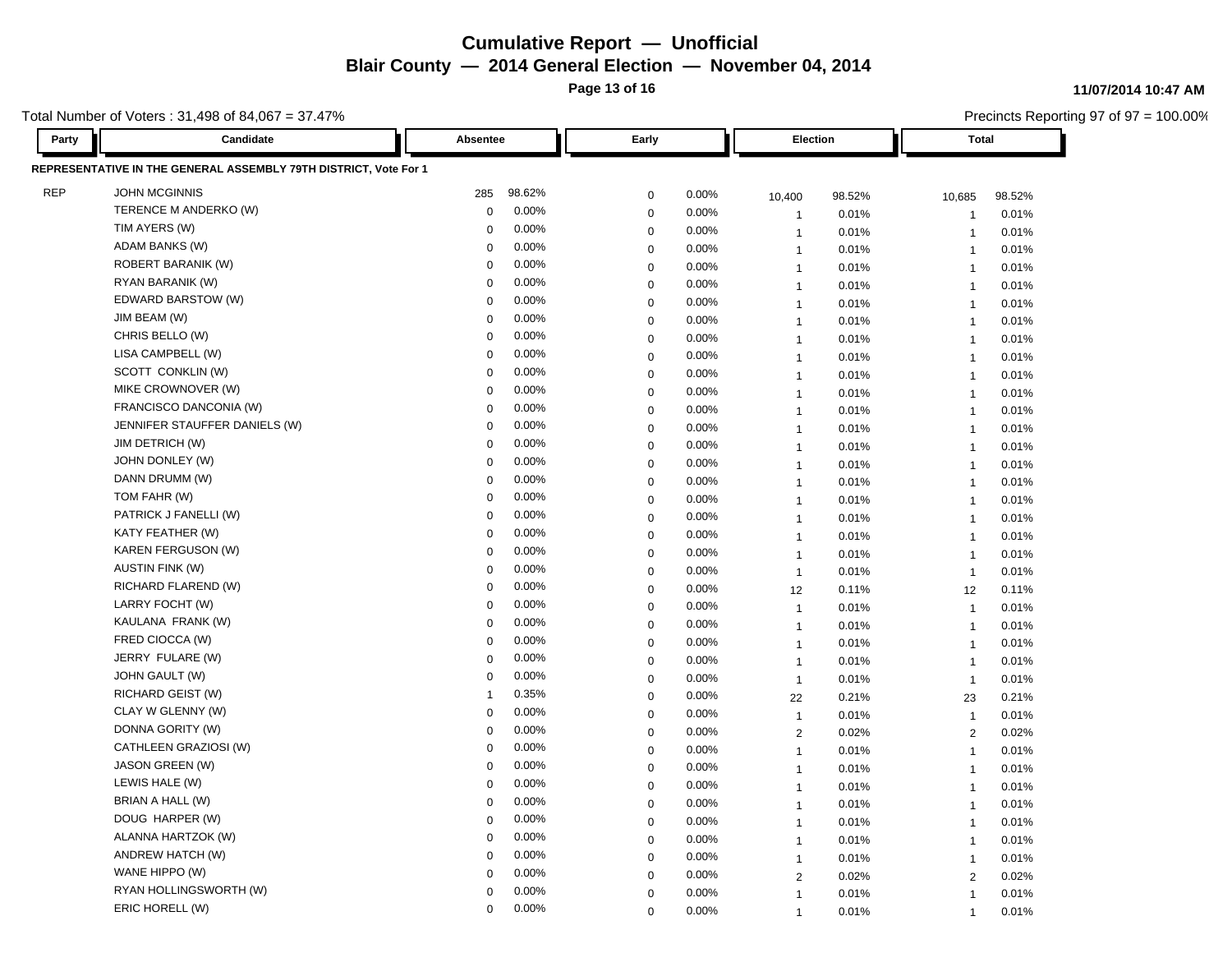**Page 14 of 16**

### Total Number of Voters : 31,498 of 84,067 = 37.47%

#### **11/07/2014 10:47 AM**

| Candidate<br>Party          | Absentee       | Early       | Election       | Total          |  |
|-----------------------------|----------------|-------------|----------------|----------------|--|
| ERIC STEPHEN HORELL (W)     | 0.35%          | 0.00%       | 0.00%          | 0.01%          |  |
|                             | $\overline{1}$ | $\mathbf 0$ | $\mathbf 0$    | $\mathbf{1}$   |  |
| JOHN HORELL (W)             | 0.00%          | 0.00%       | 0.01%          | 0.01%          |  |
|                             | 0              | $\mathbf 0$ | $\mathbf{1}$   | $\mathbf{1}$   |  |
| ROBERT F HOUSEMAN (W)       | 0.00%          | 0.00%       | $\overline{2}$ | 0.02%          |  |
|                             | 0              | $\mathbf 0$ | 0.02%          | $\overline{2}$ |  |
| RICHARD HOWARD (W)          | 0.00%          | 0.00%       | $\overline{2}$ | 0.02%          |  |
|                             | 0              | $\mathbf 0$ | 0.02%          | 2              |  |
| BOB JEFFCO (W)              | 0.00%          | 0.00%       | 0.01%          | 0.01%          |  |
|                             | 0              | $\mathbf 0$ | $\mathbf{1}$   | $\overline{1}$ |  |
| GARY JOHNSON (W)            | 0.00%          | 0.00%       | 0.01%          | 0.01%          |  |
|                             | 0              | $\mathbf 0$ | $\mathbf{1}$   | $\overline{1}$ |  |
| BERARD JOYCE (W)            | 0.00%          | 0.00%       | 0.01%          | 0.01%          |  |
|                             | 0              | $\mathbf 0$ | $\mathbf{1}$   | $\mathbf{1}$   |  |
| JUDY WARD (W)               | 0.00%          | $\mathbf 0$ | 6              | 0.06%          |  |
|                             | 0              | $0.00\%$    | 0.06%          | 6              |  |
| <b>BRUCE KELLEY (W)</b>     | 0.00%          | $\mathbf 0$ | 0.01%          | 0.01%          |  |
|                             | 0              | 0.00%       | $\mathbf{1}$   | $\mathbf{1}$   |  |
| TIM KLEINER (W)             | 0.00%          | 0.00%       | 0.01%          | 0.01%          |  |
|                             | 0              | $\mathbf 0$ | $\mathbf{1}$   | $\mathbf{1}$   |  |
| <b>JUSTIN KLEINOSKY (W)</b> | 0.00%          | 0.00%       | 0.01%          | 0.01%          |  |
|                             | 0              | $\mathbf 0$ | $\mathbf{1}$   | $\mathbf{1}$   |  |
| ROY KNUPP (W)               | 0.00%          | $\mathbf 0$ | 0.02%          | 0.02%          |  |
|                             | 0              | 0.00%       | $\overline{2}$ | 2              |  |
| ADAM KOST (W)               | 0.00%          | $\mathbf 0$ | 0.01%          | 0.01%          |  |
|                             | 0              | 0.00%       | $\mathbf{1}$   | $\mathbf{1}$   |  |
| ERIC KOWALSKI (W)           | 0.35%          | 0.00%       | 0.00%          | 0.01%          |  |
|                             | 1              | $\mathbf 0$ | $\mathbf 0$    | $\mathbf{1}$   |  |
| DON KRAFT (W)               | 0              | $\mathbf 0$ | 0.01%          | 0.01%          |  |
|                             | 0.00%          | 0.00%       | $\overline{1}$ | $\mathbf{1}$   |  |
| JAMES KRUG (W)              | 0.00%          | $\mathbf 0$ | 0.04%          | 0.04%          |  |
|                             | 0              | 0.00%       | $\overline{4}$ | $\overline{4}$ |  |
| RACHAEL KUNTZ (W)           | 0.00%          | 0.00%       | 0.01%          | 0.01%          |  |
|                             | 0              | $\mathbf 0$ | $\overline{1}$ | $\mathbf{1}$   |  |
| JIM LAYHEY (W)              | 0              | $\mathbf 0$ | 0.01%          | 0.01%          |  |
|                             | 0.00%          | 0.00%       | $\mathbf{1}$   | $\mathbf{1}$   |  |
| WILLIAM LIGHTNER (W)        | 0.00%          | $\mathbf 0$ | 0.01%          | 0.01%          |  |
|                             | 0              | 0.00%       | $\mathbf{1}$   | $\overline{1}$ |  |
| SCOTT LIVINGSTON (W)        | 0.00%          | 0.00%       | 0.01%          | 0.01%          |  |
|                             | 0              | $\mathbf 0$ | $\mathbf{1}$   | $\overline{1}$ |  |
| JAMES LOWE (W)              | 0.35%          | 0.00%       | 0.03%          | 0.04%          |  |
|                             | 1              | $\mathbf 0$ | 3              | $\overline{4}$ |  |
| JASON LYNN (W)              | 0.00%          | $\mathbf 0$ | $\sqrt{5}$     | 0.05%          |  |
|                             | 0              | 0.00%       | 0.05%          | 5              |  |
| RYAN LYNN (W)               | 0.00%          | $\mathbf 0$ | 0.01%          | 0.01%          |  |
|                             | 0              | 0.00%       | $\mathbf{1}$   | $\overline{1}$ |  |
| SAM MAGARGI (W)             | 0.00%          | $\mathbf 0$ | 0.01%          | 0.01%          |  |
|                             | 0              | 0.00%       | $\mathbf{1}$   | $\mathbf{1}$   |  |
| BILL MAHER (W)              | 0.00%          | $\mathbf 0$ | $\overline{2}$ | 0.02%          |  |
|                             | 0              | 0.00%       | 0.02%          | $\overline{2}$ |  |
| <b>ROBERT MCMINN (W)</b>    | 0.00%          | 0.00%       | 0.01%          | 0.01%          |  |
|                             | 0              | $\mathbf 0$ | $\overline{1}$ | $\mathbf{1}$   |  |
| CHARLES MEYERS (W)          | 0.00%          | $\mathbf 0$ | 0.01%          | 0.01%          |  |
|                             | 0              | 0.00%       | $\mathbf{1}$   | $\mathbf{1}$   |  |
| BRETT MICK (W)              | 0.00%          | 0.00%       | $\mathbf{1}$   | 0.01%          |  |
|                             | 0              | $\mathbf 0$ | 0.01%          | $\mathbf{1}$   |  |
| REBECCA MILLIRON (W)        | 0.00%          | 0.00%       | 0.02%          | 0.02%          |  |
|                             | 0              | $\mathbf 0$ | $\overline{2}$ | $\overline{2}$ |  |
| DANIEL NOEL (W)             | 0.00%          | 0.00%       | 0.01%          | 0.01%          |  |
|                             | 0              | $\mathbf 0$ | $\mathbf{1}$   | $\overline{1}$ |  |
| DAVID ODELL (W)             | 0.00%          | 0.00%       | 0.01%          | 0.01%          |  |
|                             | 0              | $\mathbf 0$ | $\mathbf{1}$   | $\overline{1}$ |  |
| TOM PALFEY (W)              | 0.00%          | 0.00%       | 0.01%          | 0.01%          |  |
|                             | 0              | $\mathbf 0$ | $\mathbf{1}$   | $\mathbf{1}$   |  |
| JASON PARSONS (W)           | 0.00%          | $\mathbf 0$ | 0.01%          | 0.01%          |  |
|                             | 0              | 0.00%       | $\mathbf{1}$   | $\overline{1}$ |  |
| RON PAUL (W)                | 0.00%          | $\mathbf 0$ | 0.01%          | 0.01%          |  |
|                             | 0              | 0.00%       | $\mathbf{1}$   | $\mathbf{1}$   |  |
| XANDER ROGERS (W)           | 0.00%          | 0.00%       | 0.01%          | 0.01%          |  |
|                             | 0              | $\mathbf 0$ | $\mathbf{1}$   | $\mathbf{1}$   |  |
| <b>ASHTON ROMANO (W)</b>    | 0.00%          | $\mathbf 0$ | 0.01%          | 0.01%          |  |
|                             | 0              | 0.00%       | $\mathbf{1}$   | $\mathbf{1}$   |  |
| PATRICIA ROSE (W)           | 0.00%          | $\mathbf 0$ | 0.01%          | 0.01%          |  |
|                             | 0              | 0.00%       | $\mathbf{1}$   | $\mathbf{1}$   |  |
| DOUG ROSENBERRY (W)         | 0.00%          | 0.00%       | 0.01%          | 0.01%          |  |
|                             | 0              | $\mathbf 0$ | $\mathbf{1}$   | $\overline{1}$ |  |
| ANN ROSENHOOVER (W)         | 0.00%          | $\mathbf 0$ | 0.01%          | 0.01%          |  |
|                             | 0              | 0.00%       | $\mathbf{1}$   | $\mathbf{1}$   |  |
| FRANK ROSENHOOVER (W)       | 0.00%          | $\mathbf 0$ | $\sqrt{3}$     | 0.03%          |  |
|                             | $\mathbf 0$    | 0.00%       | 0.03%          | 3              |  |
| <b>JASON RUNK (W)</b>       | 0.00%          | 0.00%       | 0.02%          | 0.02%          |  |
|                             | 0              | $\Omega$    | $\overline{2}$ | 2              |  |
| BETH SANDERS (W)            | 0.00%          | 0.00%       | 0.01%          | 0.01%          |  |
|                             | 0              | $\Omega$    | $\mathbf{1}$   | $\overline{1}$ |  |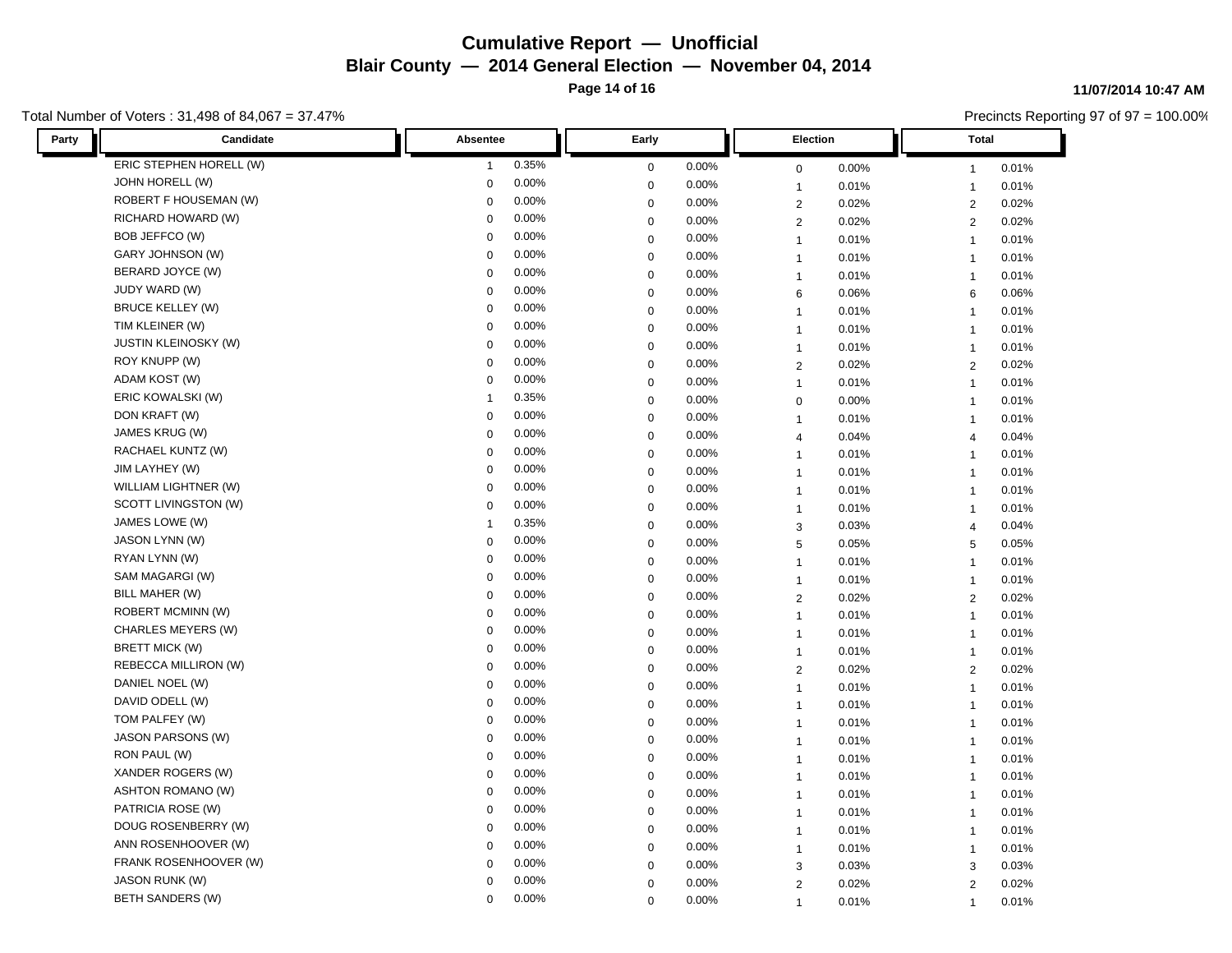**Page 15 of 16**

### Total Number of Voters : 31,498 of 84,067 = 37.47%

#### **11/07/2014 10:47 AM**

| Party | Candidate                    | Absentee     |          | Early        |          | <b>Election</b>          |        | <b>Total</b> |        |
|-------|------------------------------|--------------|----------|--------------|----------|--------------------------|--------|--------------|--------|
|       | JOE SCOTT (W)                | $\Omega$     | 0.00%    | $\mathbf{0}$ | 0.00%    |                          | 0.01%  |              | 0.01%  |
|       | TIM SERBIN (W)               | $\mathbf 0$  | 0.00%    | $\Omega$     | 0.00%    |                          | 0.01%  |              | 0.01%  |
|       | ROBERT H SHIRK (W)           | $\mathbf 0$  | 0.00%    | $\mathbf 0$  | 0.00%    | $\overline{\phantom{a}}$ | 0.01%  |              | 0.01%  |
|       | JEFF SHULTZ (W)              | $\mathbf 0$  | 0.00%    | $\mathbf 0$  | 0.00%    | $\overline{1}$           | 0.01%  |              | 0.01%  |
|       | DOUGLAS SINGER (W)           | $\mathbf 0$  | 0.00%    | $\mathbf 0$  | 0.00%    | $\overline{2}$           | 0.02%  | 2            | 0.02%  |
|       | PAULA L SINGER (W)           | $\mathbf 0$  | 0.00%    | $\mathbf{0}$ | 0.00%    | $\overline{1}$           | 0.01%  |              | 0.01%  |
|       | SHIRLEY SLOVIKOVSKI (W)      | $\mathbf 0$  | 0.00%    | $\mathbf 0$  | 0.00%    | $\overline{1}$           | 0.01%  |              | 0.01%  |
|       | JOHN SMITH (W)               | $\mathbf 0$  | 0.00%    | $\mathbf 0$  | 0.00%    | $\overline{1}$           | 0.01%  |              | 0.01%  |
|       | SAM SOLOMON (W)              | $\mathbf 0$  | 0.00%    | $\mathbf 0$  | 0.00%    | $\overline{\phantom{a}}$ | 0.01%  |              | 0.01%  |
|       | AC STINE (W)                 | $\mathbf 0$  | 0.00%    | $\mathbf 0$  | $0.00\%$ | $\overline{\phantom{a}}$ | 0.01%  |              | 0.01%  |
|       | GARY STITT (W)               | $\mathbf 0$  | 0.00%    | $\mathbf 0$  | 0.00%    | $\overline{\phantom{a}}$ | 0.01%  |              | 0.01%  |
|       | MARK SWARTZ (W)              | $\mathbf 0$  | 0.00%    | $\mathbf 0$  | $0.00\%$ | 1                        | 0.01%  |              | 0.01%  |
|       | BRIAN UMHOLTZ (W)            | $\mathbf 0$  | $0.00\%$ | $\mathbf 0$  | 0.00%    | $\overline{\phantom{a}}$ | 0.01%  |              | 0.01%  |
|       | <b>GERALD M WARING (W)</b>   | $\mathbf 0$  | 0.00%    | $\mathbf{0}$ | 0.00%    | $\overline{1}$           | 0.01%  |              | 0.01%  |
|       | <b>GEORGE WASHINGTON (W)</b> | 0            | 0.00%    | $\mathbf 0$  | $0.00\%$ | $\overline{1}$           | 0.01%  |              | 0.01%  |
|       | JOHN W WEIDLICH (W)          | $\mathbf 0$  | 0.00%    | 0            | $0.00\%$ | -1                       | 0.01%  |              | 0.01%  |
|       | ANDREW WOJCIK (W)            | $\Omega$     | 0.00%    | $\mathbf{0}$ | 0.00%    | -1                       | 0.01%  |              | 0.01%  |
|       | MATTHEW WORLEY (W)           | $\mathbf 0$  | 0.00%    | $\mathbf 0$  | 0.00%    | $\overline{\phantom{a}}$ | 0.01%  |              | 0.01%  |
|       | WENDY ZOLNAK (W)             | $\mathbf 0$  | 0.00%    | $\mathbf 0$  | 0.00%    |                          | 0.01%  |              | 0.01%  |
|       | <b>Cast Votes:</b>           | 289          | 74.48%   | $\mathbf 0$  | 0.00%    | 10,556                   | 76.63% | 10,845       | 76.57% |
|       | Over Votes:                  | $\mathbf{0}$ | 0.00%    | $\mathbf{0}$ | 0.00%    | $\mathbf 0$              | 0.00%  | $\mathbf 0$  | 0.00%  |
|       | <b>Under Votes:</b>          | 99           | 25.52%   | $\mathbf 0$  | 0.00%    | 3,220                    | 23.37% | 3,319        | 23.43% |